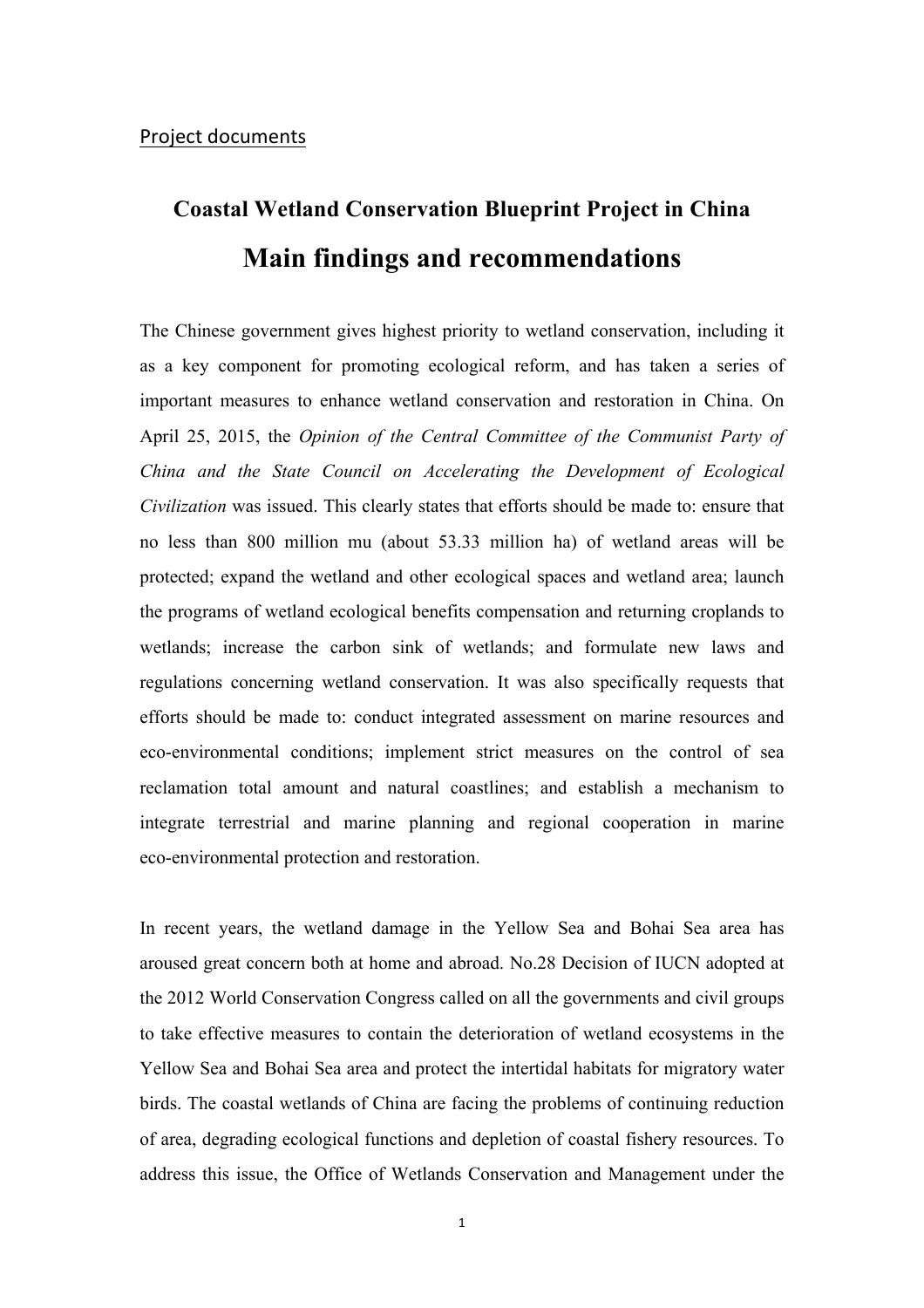State Forestry Administration, the Paulson Institute and the Institute of Geographic Sciences and Natural Resources Research (IGSNRR) under the Chinese Academy of Sciences (CAS) signed a tri-partite partnership agreement in Beijing on February 26, 2014, and announced the launching of the Coastal Wetland Conservation Blueprint Project in China. The project funds are granted by the Lao Niu Foundation. While the Paulson Institute is responsible for organizing the implementation of the project, a research team composed of IGSNRR, Beijing Forestry University, Beijing Normal University, Capital Normal University, Yantai Institute of Coastal Zone Research, among others, undertakes the research component. After 20 months of survey and research, we have reached the following main findings and recommendations for decision-makers.

## **(1) Main findings**

**Finding # 1: Coastal wetlands in China are key life-supporting systems. They also serve as key ecological barriers to maintain sustainable socio-economic development in the coastal zones, play an important role in ensuring the sustainable fishery development in coastal areas, and provide key habitats for migratory birds along the East Asian-Australasian Flyway. However, the importance and urgency of conserving coastal wetlands in China has yet to be fully recognized.** 

The coastal wetlands in China cover an area of 5.7959 million ha, accounting for 10.85 percent of the total wetland area in the country. They play a significant role in helping China achieve its socio-economic sustainable development, maintain the land and biodiversity safety of coastal zones, and promote international cooperation in terms of the "One Belt & One Road" Initiative. It is estimated that although the area of coastal wetlands represents only 0.6 percent of the total land area in China, they offer ecosystem services with a value of 200 billion US dollars each year, or 16 percent of the total ecosystem service values in the country.

First, the coastal wetlands provide key ecological barriers for the socio-economic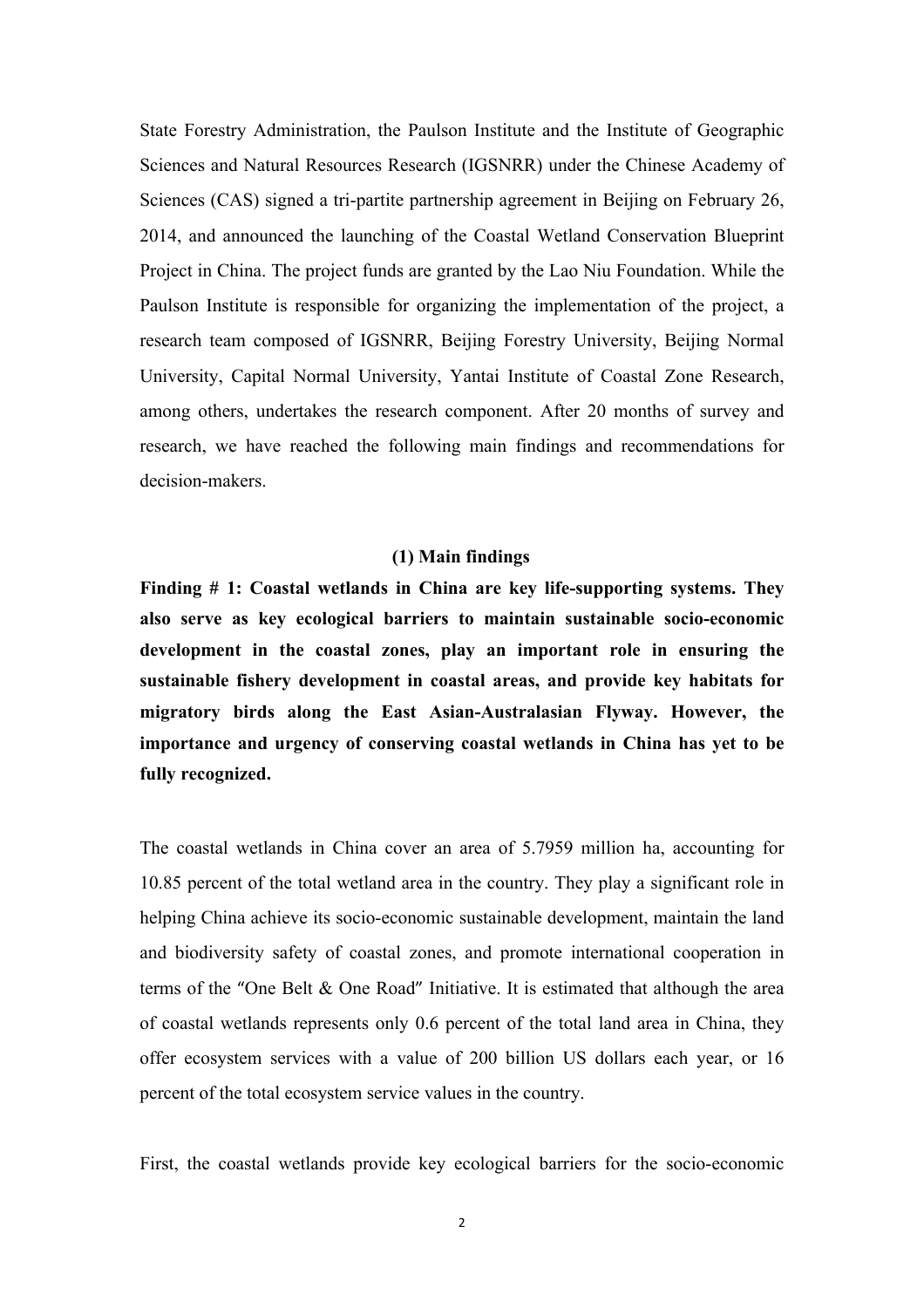sustainable development of the coastal areas in China. They play an important role in purifying water quality, flood control and disaster reduction, mitigating storm tides and typhoons, providing favorable natural conditions, and protecting the safety of facilities and people in coastal zones. The mangroves, for instance, can not only function as forest ecosystems, but can fight against natural disasters including storm tides and tsunamis, prevent coastal erosion and act as a valuable carbon sink. Therefore, they serve as a multi-functional natural barrier for the coastal zones.

Second, the coastal zones and offshore waters provide key breeding sites for fish, as well as critical areas to maintain marine fish diversity. Southern and northeastern coasts of Shandong Peninsula, Laizhou Bay, Bohai Bay, Liaodong Bay, the southern coast of Liaodong Peninsula, Yancheng in southern Jiangsu, and the coastal zones in Nantong and Zhoushan Archipelago are known as the key breeding sites for fish in the Yellow Sea and Bohai Sea area, while mangroves, seagrass, seaweed beds and coral reefs provide globally-recognized and important areas for the breeding of marine fish. The production of aquatic products (including natural catches and artificial breeding) in China's coastal waters reached 28 million tons, taking up nearly 20 percent of the world's total production (in 2011). As the coastal waters in China have been over-fished for a long time, healthy coastal wetland ecosystems are urgently needed to restore these fishery resources. In particular, coastal wetlands are required to provide breeding sites for fish and favorable nursery environment.

Third, coastal wetlands in China provide critical breeding, staging and over-wintering sites for migratory birds. They are irreplaceable and integral parts of the East Asian-Australasian Flyway (EAAF). Therefore, coastal wetlands in China play a significant role in promoting global biodiversity conservation efforts and which China is obliged to protect under a variety of international conventions. Each year, as many as 246 species of migratory water birds breed, migrate, stage and/orover-winter in coastal wetlands in China. Based on 7,913 records at 243 water birds survey sites, we found that: 22 species of water birds in China's coastal wetlands are listed as globally threatened (IUCN's Red List); the populations of 99 species of water birds exceed 1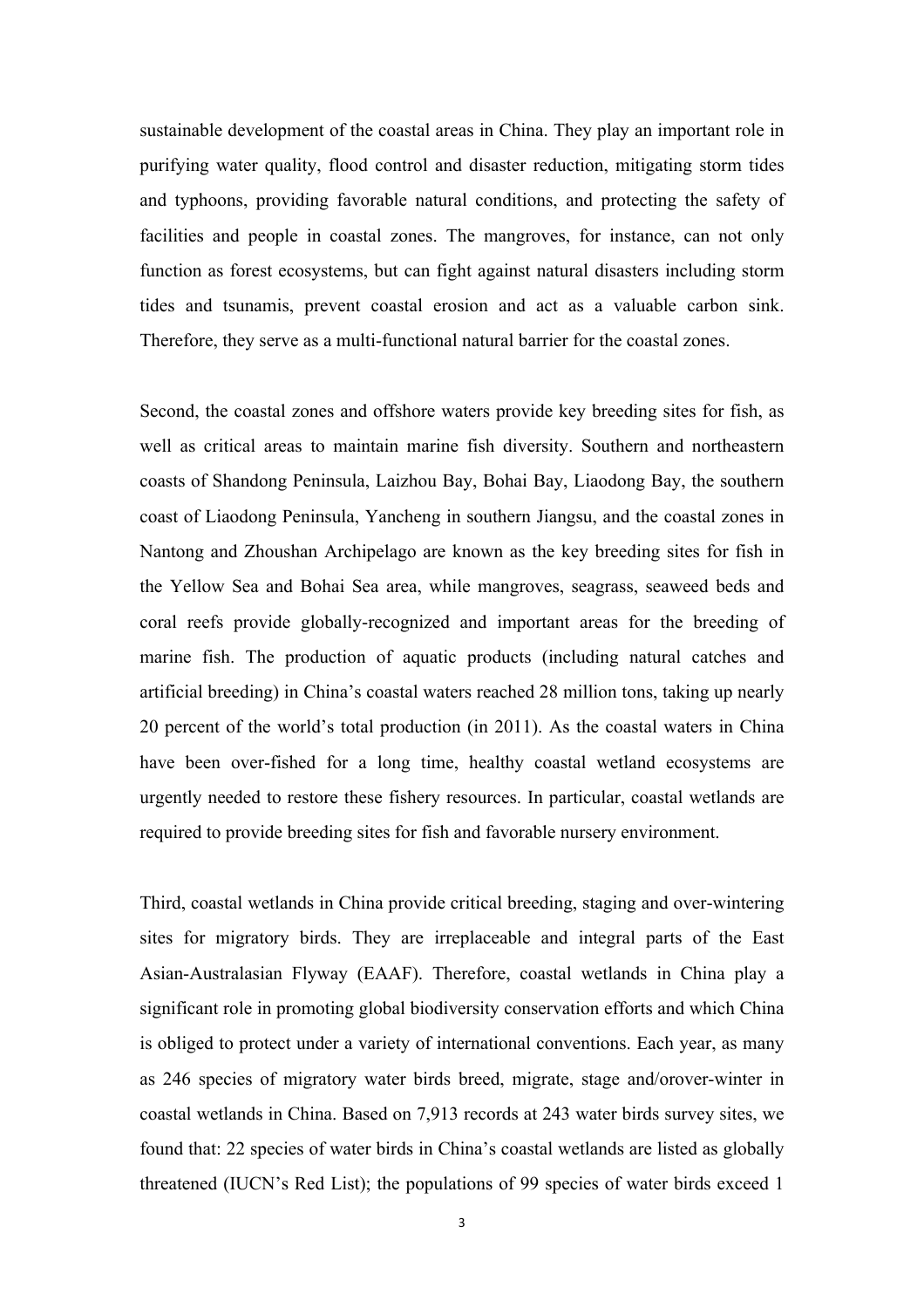percent of their global population or their population along EAAF; the total bird numbers in each 16 of the survey sites exceeds 20,000 individuals (Tables 1 and 2); 140 water bird survey sites can meet the criteria of Ramsar sites, international important bird areas or the East Asian-Australasian Flyway Partnership (EAAFP). All these findings fully demonstrate the significant and irreplaceable role of China's coastal wetlands in global biodiversity conservation (Table 3, and Figure 1).

Nevertheless, the strategic value of coastal wetlands in China has yet to be fully recognized by some sectors, and the coastal wetland conservation efforts in China are generally at a low level. Only 20.4 percent of coastal wetland areas (not including wetland parks and marine parks) have been protected, much lower than the overall wetland protection rate nationwide (43.51 percent), which has a great gap with the developed countries and regions in Europe and USA. Moreover, much of this protected area falls within 'experimental zones' where the level of protection afforded remains weak.

- Of 22 key ecological areas for invertebrates and fish in Yellow Sea and Bohai Sea area, only six areas have been designated as national nature reserves, while others have not yet been put under protection;
- Of the 194 key habitats for water birds which can meet the criteria of Ramsar sites, international important bird areas or EAAFP, 49.3 percent have yet to be designated as protected areas;
- The coastal wetland protection rate in Zhejiang, Jiangsu and other provinces with high significance for protection is still low, compared with the mean protection rate of coastal wetlands across China (20.4 percent) (Figure 2);
- l Although about 40 percent of mangroves in China have been protected, the key distribution areas for mangroves in Wenzhou Bay in southern Zhejiang, Feiyun River Estuary, Aojiang River Estuary, northern coast in Hainan Island, and Beibu Bay in Guangxi, etc. have not been put under protection; and more than 70% of original mangrove area in China has been lost.
- Similarly, the protection status of seagrass beds is not optimistic. Of the 35 surveyed seaweed bed distribution zones, 28 zones which represent 59 percent of the total area have not been effectively protected.

## **Finding #2: The primary driver for the reduced area of coastal wetlands in**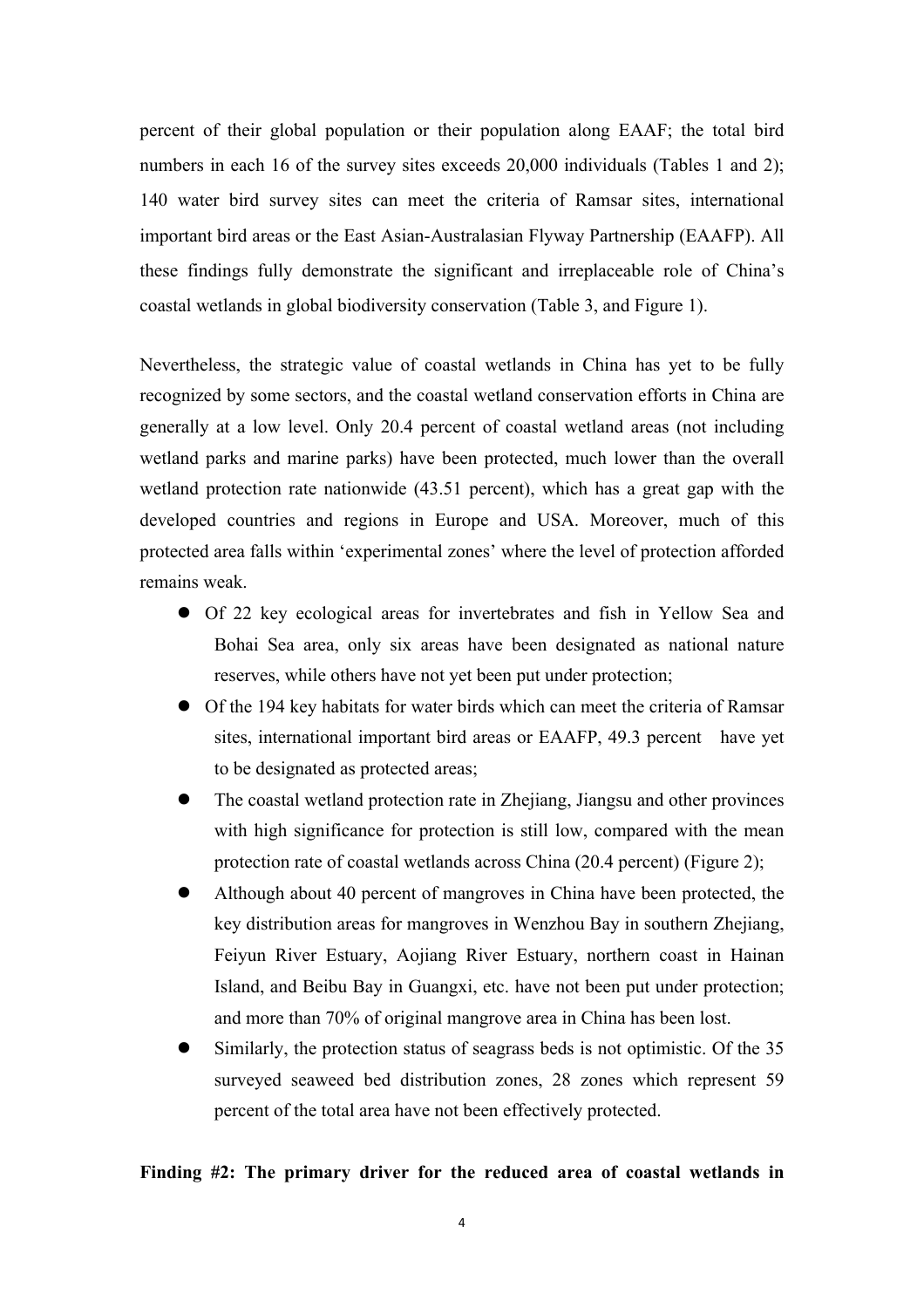**China is the large-scale and fast conversion and land reclamation of coastal wetlands. The large-scale conversion projects in the pipeline may threaten the**  "**redline**" **of conserving 800 million mu (about 53.33 million ha) of wetlands in China by 2020. Therefore, it is urgently needed to take effective measures to contain the over-development in coastal zones.** 

Over the last 50 years, 53% of coastal wetlands in the temperate zone, 73% of mangroves and 80% of coral reefs in China have been lost. In recent decade, the rate of loss of coastal wetlands is much higher than that for other types of wetland. The findings and results of the First and Second National Wetland Resources Inventories organized by the State Forestry Administration (SFA) suggested that: during the period of two inventories (roughly from 2003 to 2013), the area of coastal wetlands in China has decreased by 1.3612 million hectares, down by 22.91 percent, or 2.4 times of the mean loss rate of various types of wetland areas in China. Conversion and reclamation are the direct drivers behind this loss of coastal wetlands.

From 1950 to 2000, the coastal wetlands in China have been reduced by 50 percent due to reclamation. The reclamation rate has increased to 40,000 hectares a year during 2006-2010 to support rapid urbanization and economic development through constructing industrial zones, ports and other infrastructure. According to the monitoring data of the Institute of Remote Sensing and Digital Earth, the Chinese Academy of Sciences, the area of coastal wetlands in China has been reduced by 232,000 hectares from 1990 to 2000 (accounting for 16% of the total loss of wetland areas in the country). During the same period of time, the loss of shoals and coastal beaches in intertidal zones was the largest, reaching 135,800 hectares (Gong *et al.*, 2010). The analysis of our project on the spatio-temporal dynamic changes of sea reclamation in the coastal municipalities at prefectural level indicated that: to support rapid urbanization and economic development through constructing industrial zones, ports and other infrastructure, a total of 458,000 hectares of coastal wetlands have been reclaimed during the period of 2000-2010, doubling the reclamation rate during 1990-1999. The length of seawalls has increased 3.4 times (from 18 to 61% of the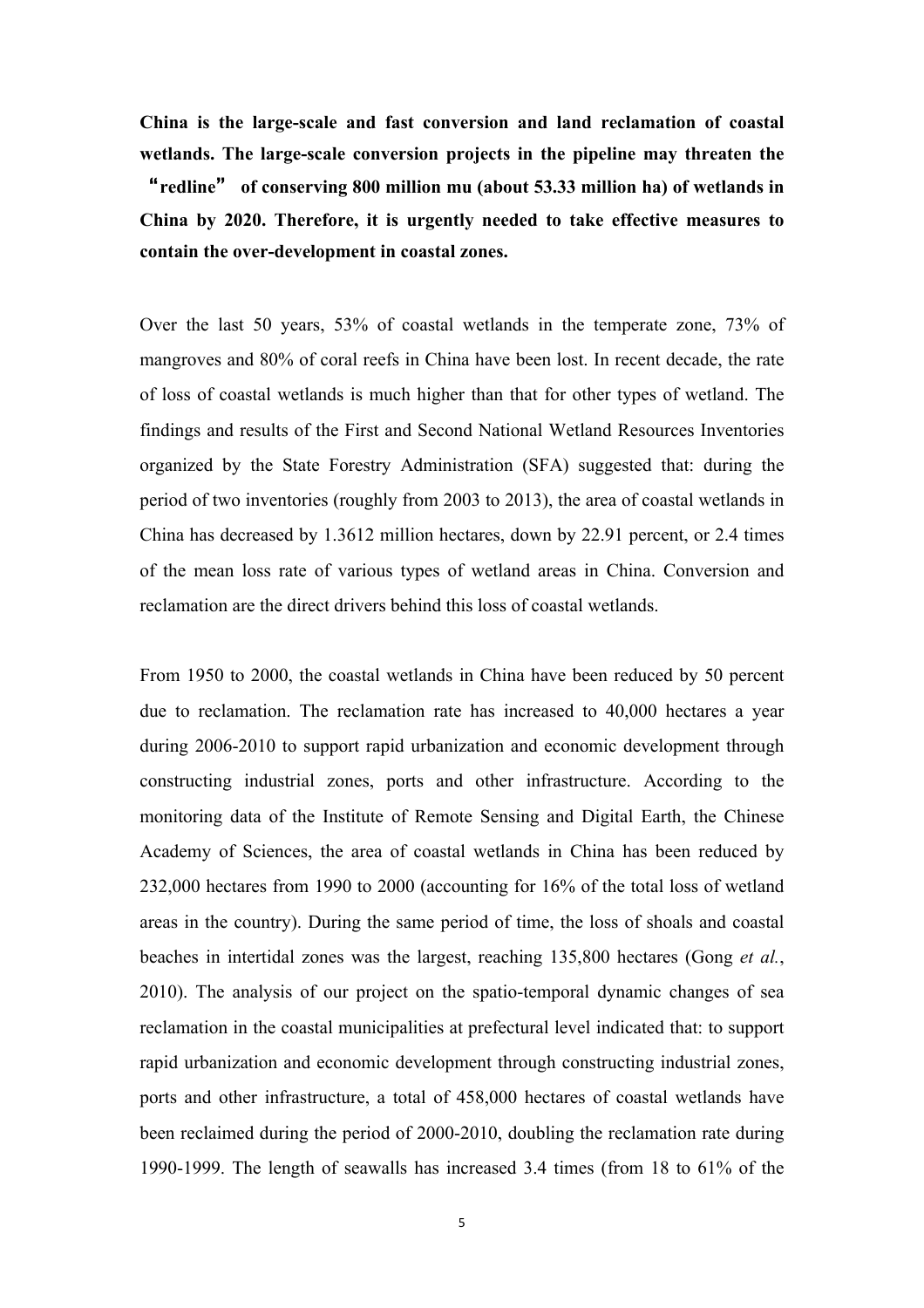total 18,000 km) over the past two decades, reaching 11,000 km in 2010 (Ma *et al.*, 2015).

The remote sensing-based monitoring results of the project on some key habitats for migratory birds showed that: 22,830 hectares of sea were reclaimed in Phase I project of Caofeidian Industrial Park in Hebei; 30,768 hectares of sea were reclaimed in the last decade in Binhai New Area, Tianjin, including 16,150 hectares reclaimed during 20140-2014; 17,919 hectares of sea was reclaimed in Jiaozhou Bay, Shandong from 2010-2014 for constructing salt pans, aquaculture farms and ports; 37,874 hectares of sea was reclaimed in Dongtai-Rudong, Jiangsu in the past 10 years; 2,515 hectares of sea was reclaimed in Qinzhou Bay during 2010-2014 (Figure 3); and 53,800 hectares of sea was reclaimed in Ningbo during 2000-2013.

The scale of sea reclamations in the planning pipeline is even larger. The statistics show that over 578,000 hectares of sea are planned to be reclaimed by 2020 to support the economic development of coastal areas in China with the implementation of a new round of coastal development strategies. If such trends cannot be contained, the "redline" of protecting 800 million mu (about 53.33 million hectares) of wetland areas in China would be threatened. Take the sea reclamation project in Dongtai City, Jiangsu Province as an example. From 1990 to the first half year of 2014, a total of 24,869 hectares of sea have been reclaimed in the area. According to the Development Plan of Coastal Areas in Jiangsu approved by the State Council in 2009, the reclamation project in Dongtai will be implemented in three stages. As of the first half year of 2014, the Phase I project in Tiaozini has been completed, with an area of approximately 6,750 hectares of sea reclaimed. By 2020, an additional area of 59,950 hectares of mudflats will be converted in Tiaozini, Dongsha and Gaoni, making the conversion rate accelerate significantly. As of October 2012, the State Council has successively approved the marine functional zoning plans of 11 coastal provinces/autonomous regions/municipalities in China. Therefore, a total area of 246,900 hectares of sea will be reclaimed for construction by 2020 (http://www.gov.cn/).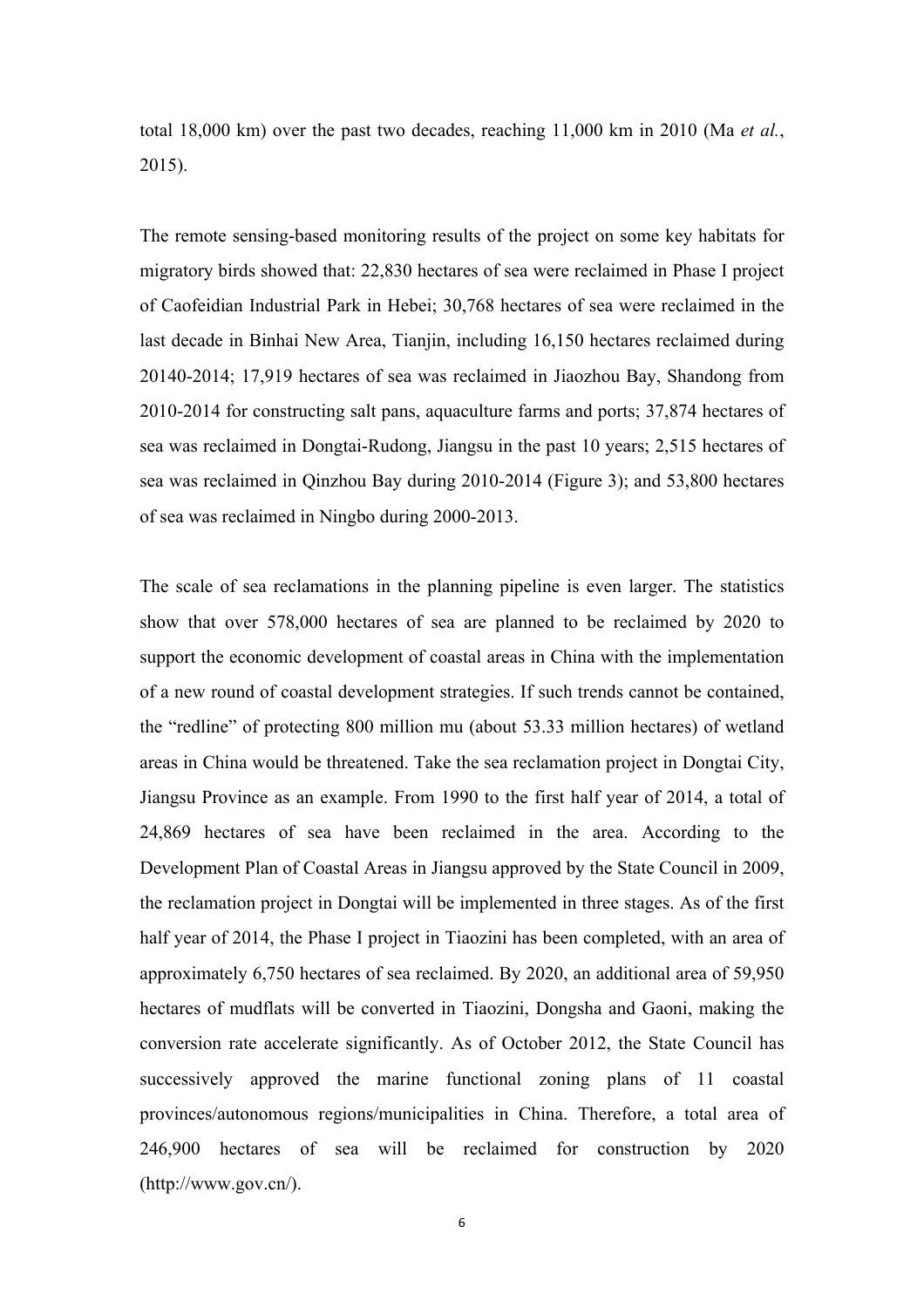Sea reclamation is deemed as the quickest and cheapest way to increase land supply in China's eastern coastal areas. It can also bring about large benefits. According to the survey of the project team in Hangzhou Bay, Zhejiang; Yancheng, Jiangsu; and Luannan, Hebei, the mean engineering cost of sea reclamation is estimated to be RMB 0.6-1.05 million per hectare, while the cost for land restoration (including land leveling, topsoil restoration and farmland water conservancy costs) is about RMB 0.3-0.45million per hectare. Therefore, the total cost to convert coastal wetlands into farmlands is estimated to be RMB 0.9-1.5 million per hectare. While the transaction price for farmlands between/among different municipalities/counties is about RMB 4.5 million per hectare, that for construction lands surrounding the urban areas may range between RMB 1-150 million per hectare (depending on the location and use).

The huge economic returns from reclamation have prompted local governments to "bypass" regulations issued by the central government. For example, the State Council of the People's Republic of China ruled that reclamation projects over 50 ha must be approved by the central government. To evade this, local governments simply divide large projects into smaller ones (Ma *et al*., 2015).

It was stipulated in the *Opinion of the Central Committee of the Communist Party of China and the State Council on Accelerating the Development of Ecological Civilization* that the wetland area should be kept to no less than 800 million mu (about 53.33 million hectares). The present figure is 801 million mu (about 53.40 million hectares) (State Forestry Administration, 2014). If a total demand of 578,000 hectares for coastal wetland reclamation by 2020, or 115,000 hectares each year within the next five years, is taken into account, the area of coastal wetlands in China will be reduced to 5.21 million hectares by the end of 2016. Even if the loss of other types of wetland is not included, the "redline" of "keeping wetland area no less than 800 million mu (about 53.33 million hectares)" will be broken.

**Finding #3: The loss of habitats for migratory water birds due to coastal**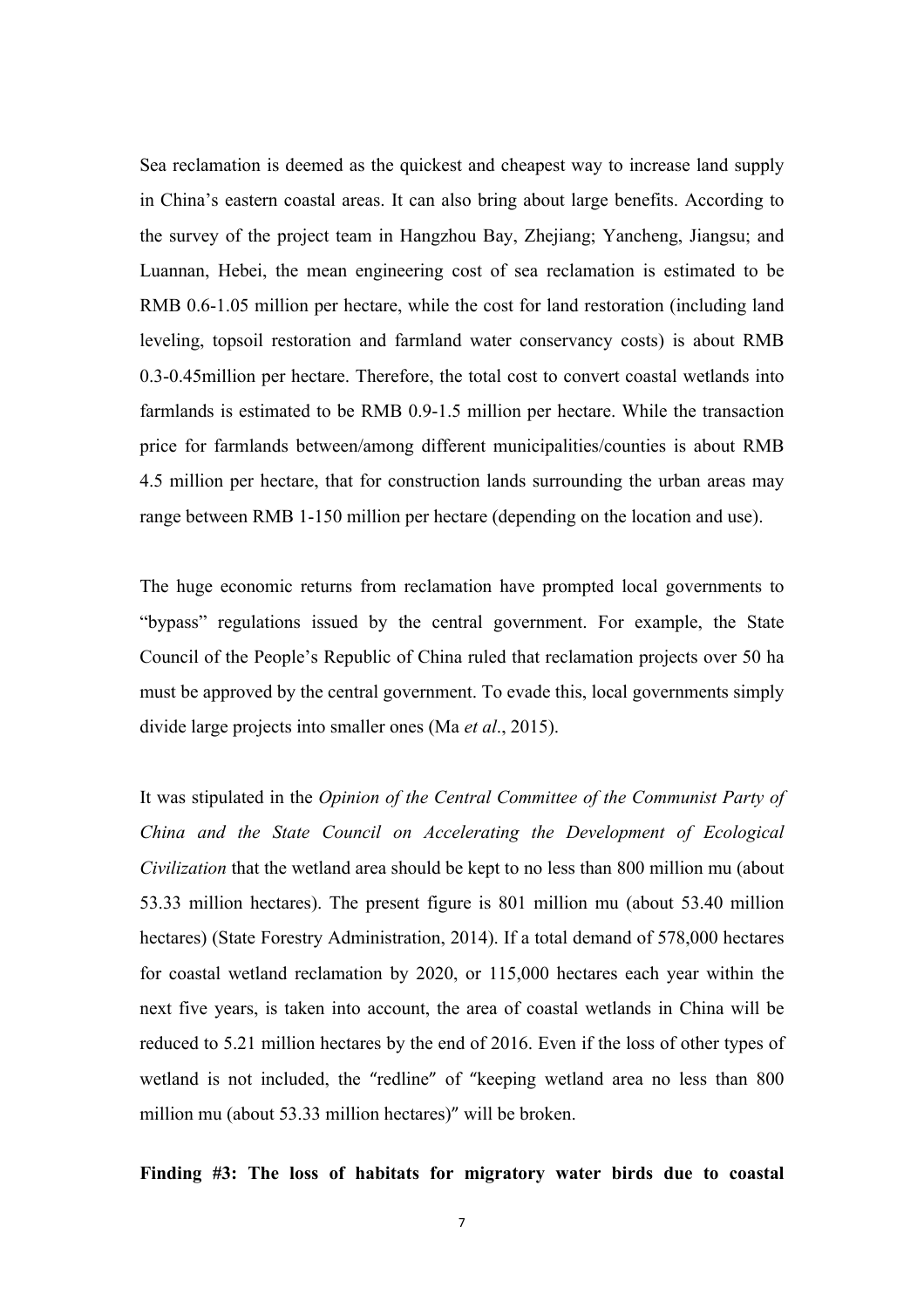**wetlands reclamation has directly threatened the living of migratory water birds including waders. It is one of the primary drivers for the reduced population of water birds along EAAF.**

Of the water birds along EAAF, at least 33 species are severely threatened (e.g., Siberian crane, Spoon-billed sandpiper, Spotted greenshank, Dalmatian pelican, Chinese crested tern, Oriental white stork, Black-faced spoonbill etc.), among which 24 species mainly live in China's coastal wetlands. At present, 19% of globally threatened water bird species live along EAAF.

Coastal wetlands reclamation has directly converted the natural mudflats and shallow seas used by water birds into agricultural and industrial lands, and led to the loss of habitats for water birds. Meanwhile, sea reclamation has damaged the substrate of the surrounding mudflats through sand pumping. This has resulted in the food shortage for migratory water birds, reduced the function of mudflats as habitats for these birds, and threatened the living of water birds which need to stage in coastal wetlands. Take red knot (*Calidris canutus*) as an example. It breeds in the Arctic, and over-winters in Australasia. Its distance of one-way migration can be more than 10,000 km. The northern and western parts of Bohai Bay in China are used by the bird as the most important staging site during its northward migration. Along EAAF during the migration period each spring, 80% of red knots will stage in Luannan coast, Hebei for a month before they continue to fly northward. Thus, whether most of the bird species can successfully reach the Arctic to breed there, as well as their general fate will largely depend on the protection status of Luannan coast in Hebei.

Due to the ongoing large-scale reclamation of coastal wetlands in China, the populations of most water birds along EAAF tend to decline, posing a risk to their survival. The migratory water birds including waders become concentrated in large numbers and normally use some key staging sites because of their co-adaptation with the environment over thousands of years and their special requirement for staging or recharge sites. If important coastal mudflats are destroyed; these birds have to concentrate in even more limited habitats (e.g., Luannan coast in Hebei). Once the last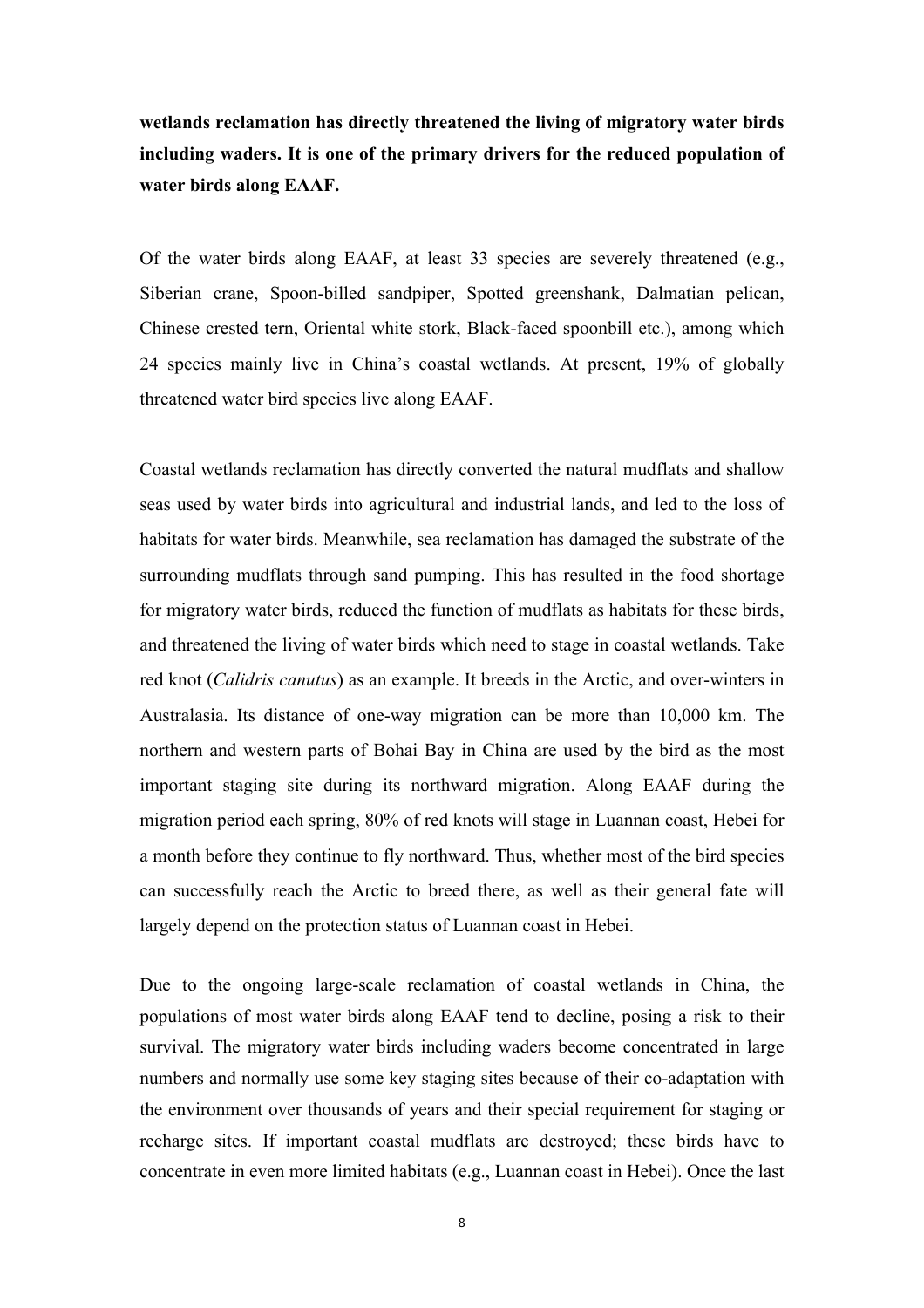habitats are lost, the survival of these migratory birds will be severely threatened.

Some migratory water birds may disappear if they cannot adapt to the habitat changes in time. This is already evidenced by the change of migratory water birds population in coastal wetland areas in Tangshan, Hebei. Indeed, the natural mudflat reclamation projects in Tianjin and Tangshan coastal areas have led to the severe loss of mudflats in Bohai Bay. More specifically, the key habitat area for red knots has shrunk dramatically due to reclamation projects, resulting in the reduced area and degraded functions of suitable staging sites for these birds. Since 2007, while the total population of waders along EAAF has declined, the population of red knots that stage in Tangshan coastal areas has increased from more than 10,000 individuals to over 60,000 individuals, with the suitable habitats mainly occurring in Nanpu Wetland. Unfortunately, driven by sea reclamation, oil exploration and other human activities in recent years, the population of red knots in the local area has decreased to only 20,000 individuals in 2015.

**Finding # 4: Conservation of coastal wetlands is still a weak component in wetland conservation in China, as a sound protection system and some key habitats have yet to be established. The economically developed coastal provinces/autonomous regions/municipalities are required to make greater contribution to promoting conservation of coastal wetlands and migratory water birds.** 

The results of the Second National Wetland Resources Inventory in China showed that: 1.3904 million hectares of coastal wetlands are protected within 11 coastal provinces/autonomous regions/municipalities in the country. At present, 126 protected areas of coastal wetlands have been established, including 40 national nature reserves, 52 provincial nature reserves and 34 protected areas of other types. They consist of: 1.0424 million hectares of wetland nature reserves, 30,300 hectares of wetland parks, 48,400 hectares of protection plots and 269,400 hectares of other types of protected areas. Only 20.4 percent of coastal wetlands have been designated as protected areas, much lower than the mean wetland protection rate across China (43.51 percent). In this sense, a sound system of coastal wetland conservation in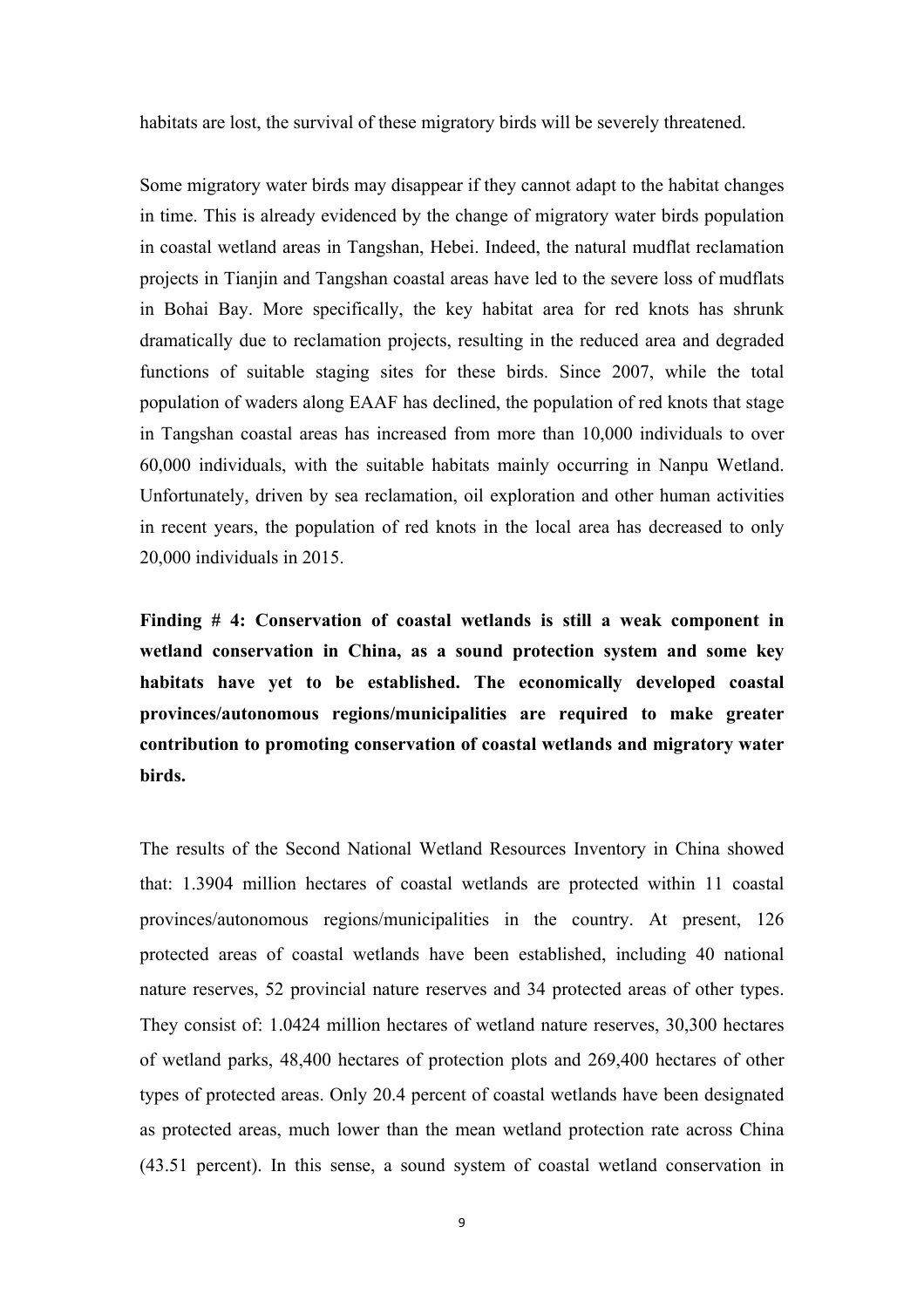China has yet to be made available, and there still exists a significant gap in this field.

Water birds are recognized as the best indicators of wetland ecosystem health. Their population and distribution can directly demonstrate the quality of wetland ecological conditions. Some coastal wetlands in China have high conservation values and have reached the international criteria based on water bird protection, although they have not yet been included in the conservation system. These coastal wetland areas include Luannan in Hebei, Ganyu and Rudong mudflats in Jiangsu. Our study indicated that: 69 (49.3 percent) of 140 survey sites that have reached the international criteria on basis of water bird conservation have not yet been designated as protected areas (Figure 3). Apart from some national nature reserves, other types of protected areas for coastal wetlands have failed to take effective measures to protect water birds and their habitats.

The coastal wetlands in China's economically developed provinces/municipalities (e.g., Zhejiang, Jiangsu, Tianjin and Shandong) have high conservation values, such as Dongying in Shandong (Bohai Bay), Binhai New Area in Tianjin and Yancheng coast in Jiangsu. These coastal wetlands are vital passage sites for the migration of some waders along EAAF. They are also the hot targets for reclamation in the near future, thus posing a severe challenge to the protection of existing habitats. In such circumstances, the economically developed coastal provinces/municipalities are required to make greater contribution to promoting conservation of coastal wetlands and migratory water birds.

**Finding # 5: The legal system and effective legal basis remains inadequate to conserve coastal wetlands in China. Coastal wetland conservation efforts in China are still confronted with conflicts of multiple institutions and mechanisms, and are facing many difficulties. No uniform coordination mechanism has been made available. Therefore, the coastal conservation efforts in China still face arduous tasks.**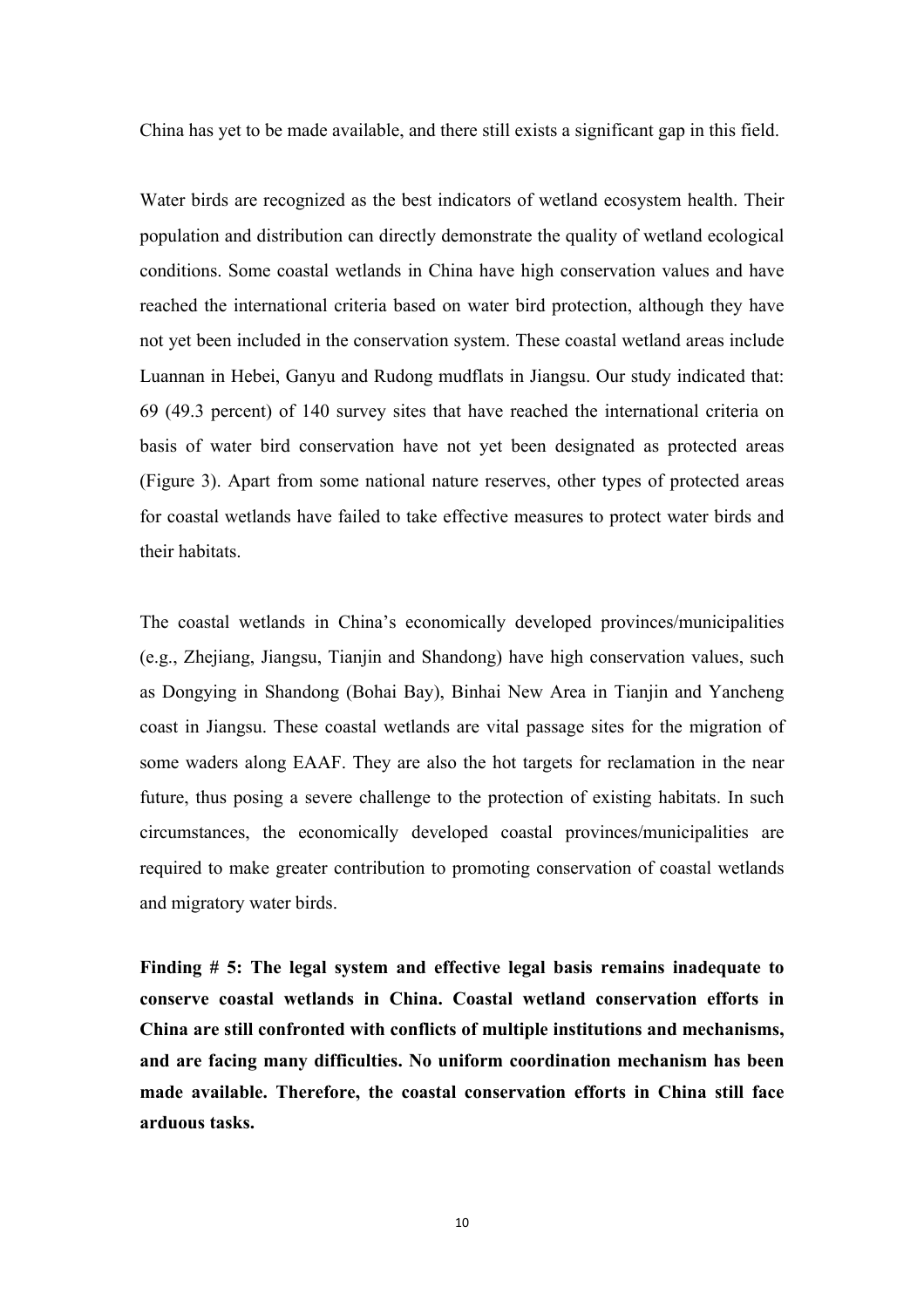The conservation of wetland ecosystems and their services depends on the integrity of such ecosystems. However, adequate or specific laws or regulations focusing on wetland protection and wise use have not yet been approved in China. Most of the existing laws and regulations are only related to the protection and management of some wetland factors. They include: Marine Environment Protection Law, the Forest Law, Water Pollution Prevention and Control Law, Land Administration Law, Law on the Protection of Wildlife, the Agriculture Law, the Fishery Law and the Grassland Law, etc. In the land use classification system under the Ministry of Land and Resources, wetland has not been listed as a land-use type. The marshes, mudflats and reed lands in coastal wetland areas are classed as 'unused' lands, and are thus become the targets of encroachment in balancing the cultivated land's occupation and supplement, and in supplementing construction lands. In addition, under the interaction between land and sea, the area of coastal wetlands is constantly changing; no fixed boundary of coastal wetlands can be determined, making it hard to implement the protection. Furthermore, as various wetland ecosystem services have always been separated into different resource factors, and been managed by different agencies, the results of wetland conservation and use are contradictory, leading to severe degradation of these ecosystems.

At local level, the legislation on wetland conservation in coastal provinces/autonomous regions/municipalities still lags behind compared with other inland land types. Provincial-level regulations on wetland conservation are local regulations to promote wetland conservation efforts. In particular, the economically developed coastal provinces should lever their advantages in terms of economic output and fast growth to lead the way in wetland conservation and to make greater contribution to promoting conservation of coastal wetlands and migratory water birds. However, as of August 2015, provincial-level regulations on wetland conservation have not yet been promulgated in Tianjin, Jiangsu, Shanghai, Fujian or Hainan. In this respect, they lag behind the inland provinces such as Heilongjiang. This does not match the socio-economic development level in economically developed coastal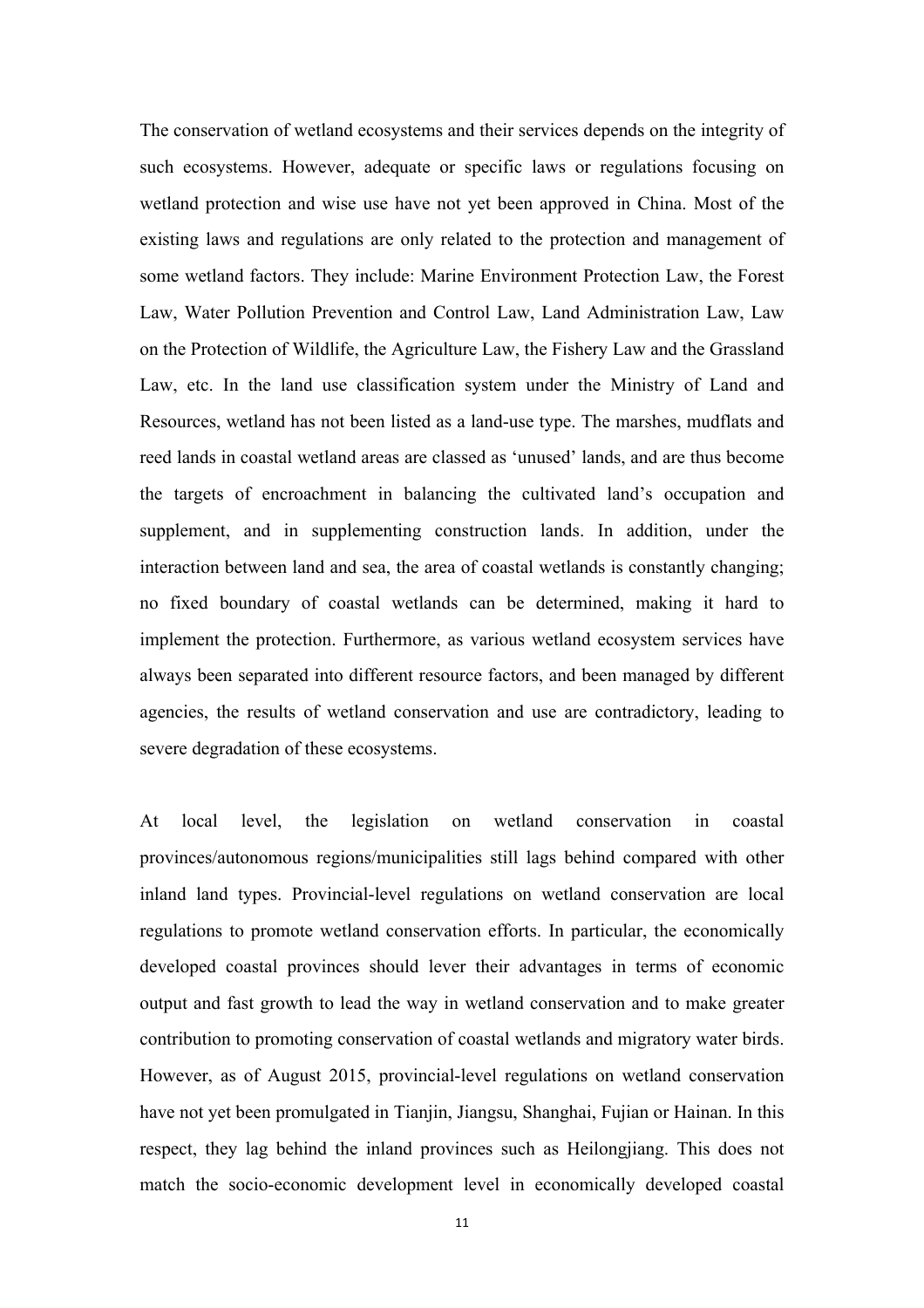provinces.

The conservation efforts of coastal wetlands in China, in particular the water bird habitats, are still facing many institutional, mechanic, planning and technical obstacles. It is vitally important to better balance protection and development. As a factor-based management system is adopted for wetland (including coastal wetland) conservation in China, different management activities under multiple government agencies (e.g., agriculture, environmental protection, forestry and marine) may be overlap in the same wetland area. These activities have direct or indirect conflicts. For instance, a wetland area may involve cultivation under the management of agricultural sector, fishing activities under the fishery sector, water conservancy projects (water diversion with sluice gate) under the water resources sector, and bird management under forestry sector. This often results in the segmentation of wetland ecosystem management. In such context, different authorities just highlight the importance of their own management activities to achieve their own management objectives. Lack of coordination leads to poor management and does not contribute to the protection and management of various factors of a wetland area, to say nothing of protecting and managing the integrity and health of wetland ecosystem in an integrated way.

Moreover, conflict in wetland protection and economic development also exists between central and local governments. In furtherance of economic growth, some local governments are unwilling to include coastal wetlands into nature reserves. In Yancheng National Nature Reserve, for instance, there exists serious conflict between the national development plans and wetland conservation effort. As the area demanded for reclamation is too large but the pace of investment promotion cannot keep up, many mudflats that have been reclaimed are left unused or cannot be used efficiently. In addition, many local governments have neither acquired appropriate technologies for wetland conservation or restoration, nor have taken reasonable measures to protect their coastal wetlands. For example in the building of a national ecological park in Tianjin Binhai New Area, the excessive pursuit of large size and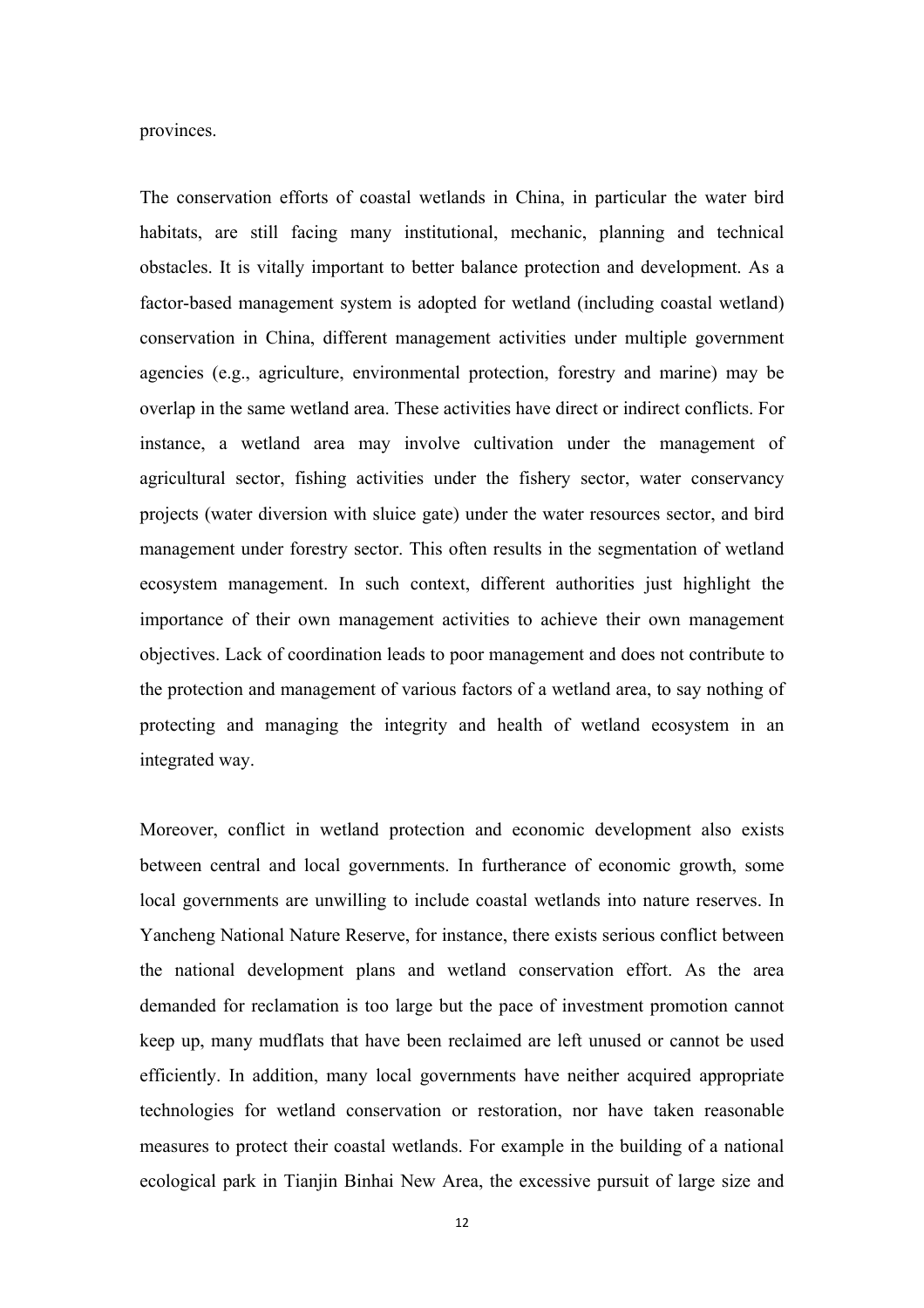focusing more on economic benefits than on ecological ones can be seen in conceptual plans, which may pose new risk to the health of local coastal wetland areas.

**Finding # 6 : China and the United States have already conducted many explorations and practices on coastal wetland conservation. Many best practices and tools have been published to provide demonstration and reference for coastal wetland protection and management efforts. However, as the coastal wetland conservation efforts in China lag behind the United States, there are still many gaps in basic research, applied research and management models demonstration, making it a hard task for China to provide effective scientific and technological support for its coastal wetland conservation efforts.**

Through years of research and experimental practice, China has developed many best practice management models for coastal wetlands:

- Successful coastal wetland conservation models include: the canceling of proposed reclamation project and implementation of wetland conservation project in Minjiang River estuary in Fujian; regulation of land use for the experimental zone in Yellow River Delta National Nature Reserve in Shandong; entrustment of Shenzhen Futian Mangrove National Nature Reserve in Guangdong to an NGO for protection and management; a win-win situation between mangrove protection and local community's economic development in Beilun River Estuary National Nature Reserve in Guangxi; and resources monitoring-based protection of Chongming Dongtan National Nature Reserve in Shanghai;
- l Coastal wetland restoration models include: the wetland restoration model based on ecological water replenishment for Yellow River Delta National Nature Reserve in Shandong; mangrove restoration model of Zhanjiang Mangrove National Nature Reserve in Guangdong; and the model of restoring industrial wasteland to mudflat for Wusong Paotai Bay National Wetland Park in Shanghai;
- Water birds habitat management models include: the management model according to habitat types of Deep Bay and Mai Po wetlands in Hong Kong;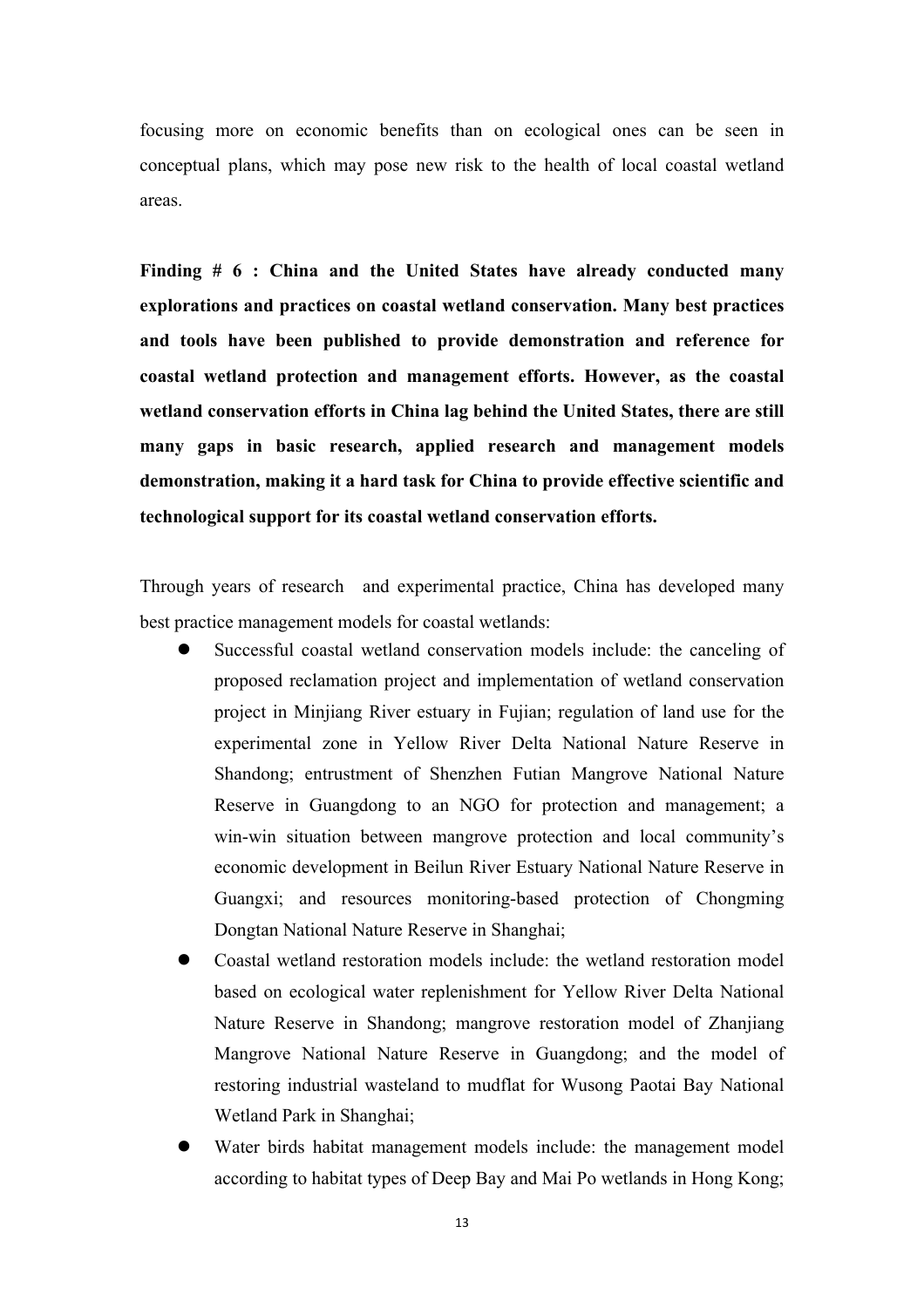habitat management model focusing on the control of alien species at Chongming Dongtan National Nature Reserve in Shanghai; and habitat management model for Saunders' gull (*Larus saundersi*) at Shuangtai River Estuary National Nature Reserve in Liaoning;

Wise use of coastal wetlands models include: the development of sustainable shellfish industry at Panjin Geligang wetland in Liaoning; wetland eco-tourism at Yellow River Delta National Nature Reserve in Shandong; wetland bird-watching at Dandong Yalu River Estuary National Nature Reserve in Liaoning; and the extensive cultivation of fish at fish farms in Haifeng wetland in Guangdong.

However, as the United States has started the protection efforts of coastal wetlands and waders relatively early, it has already established more advanced institutional and technical systems in this field, which can provide relevant reference for the coastal wetland conservation efforts in China. These best practices include: legislation on coastal wetland conservation; the model of combining the protection of wetland and water birds; mitigation bank; protecting easement; wetland restoration based on monitoring and scientific research; wetland restoration to reserve space for climate change; coordination and balance between/among different stakeholders; habitat management targeting different species; control of water level; prescribed fire; planting crops or wetland rotation plan; duck stamp system; wetland bird watching; and agricultural cropping based on water birds protection.

In our project, the case studies on coastal wetland protection and restoration in the United States, such as those in Chesapeake Bay, the Gulf of Mexico, Puget Sound Bay and Tijuana Estuary, are presented in detail. All these cases can provide inspiration for wetlands, in particular coastal wetlands, conservation in China.

As the wetland ecosystem protection and research efforts in China lag behind those on cropland, forest, grassland and marine ecosystems, basic research on the wetland ecosystem's structures, functions and processes is still weak. Furthermore, the applied research on wetland monitoring, protection, restoration and sustainable use is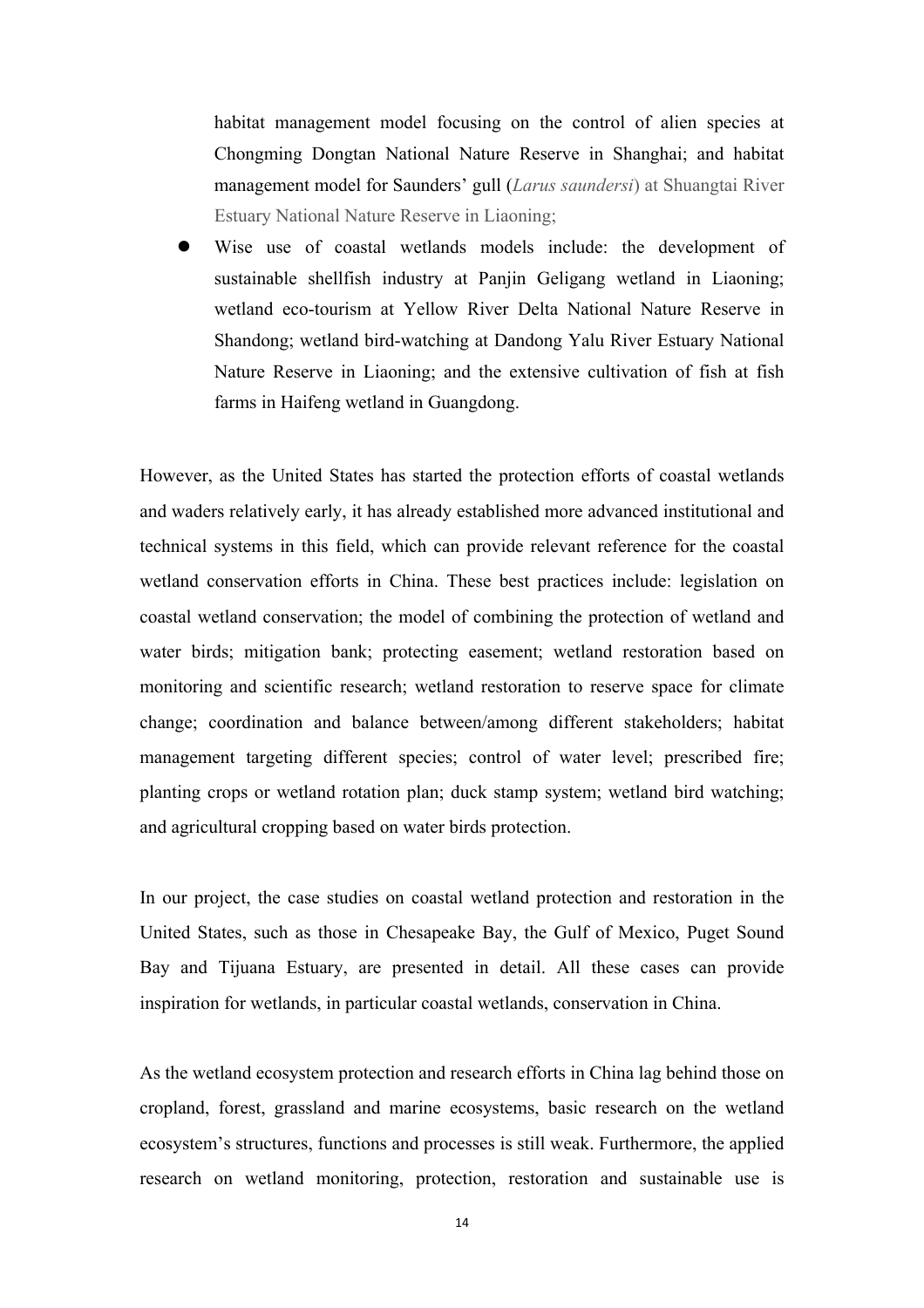insufficient, and the legislation and regulatory framework, policy and planning on wetland management need to be fundamentally improved. The short-comings and barriers in terms of basic research technical system and management tools on coastal wetland conservation in China are mainly evidenced in the following areas:

- The coastal wetland monitoring capacity in China is still weak, lacking monitoring of coastal wetland ecosystem's structures, functions and processes on a long-term, site-specific and dynamic basis, which has limited our understanding about the patterns of coastal wetland changes in China;
- l Although the synchronous survey groups on coastal water birds and bird-watching associations in China have conducted such survey work on their own, the domestic data on China's coastal water birds is characterized by short time series and small number of survey sites compared with other systematic water birds data in USA (e.g., Audubon Society) with a time scale of more than 100 years;
- l Although a large number of coastal wetland protection and restoration projects have been implemented in China over the last decade, these projects are short of scientific and technological support, and the basic research, R&D of key technologies, and demonstration of management models remain isolated with no integration or upscaling;
- The legislation and policy research capacity on wetland management in China is very weaker. Most of the financing and investment channels for wetland protection and restoration efforts depend on government channels, while administrative means are often used in wetland management.

# **(2) Main recommendations**

**Coastal wetland conservation efforts in China involve many agencies including forestry, marine, fishery, land and environmental protection sectors, as well as 11 coastal provinces/autonomous regions/municipalities. Therefore, the central government should, from a more systematic perspective, integrate the protection and restoration of coastal wetlands nationwide. Our specific recommendations**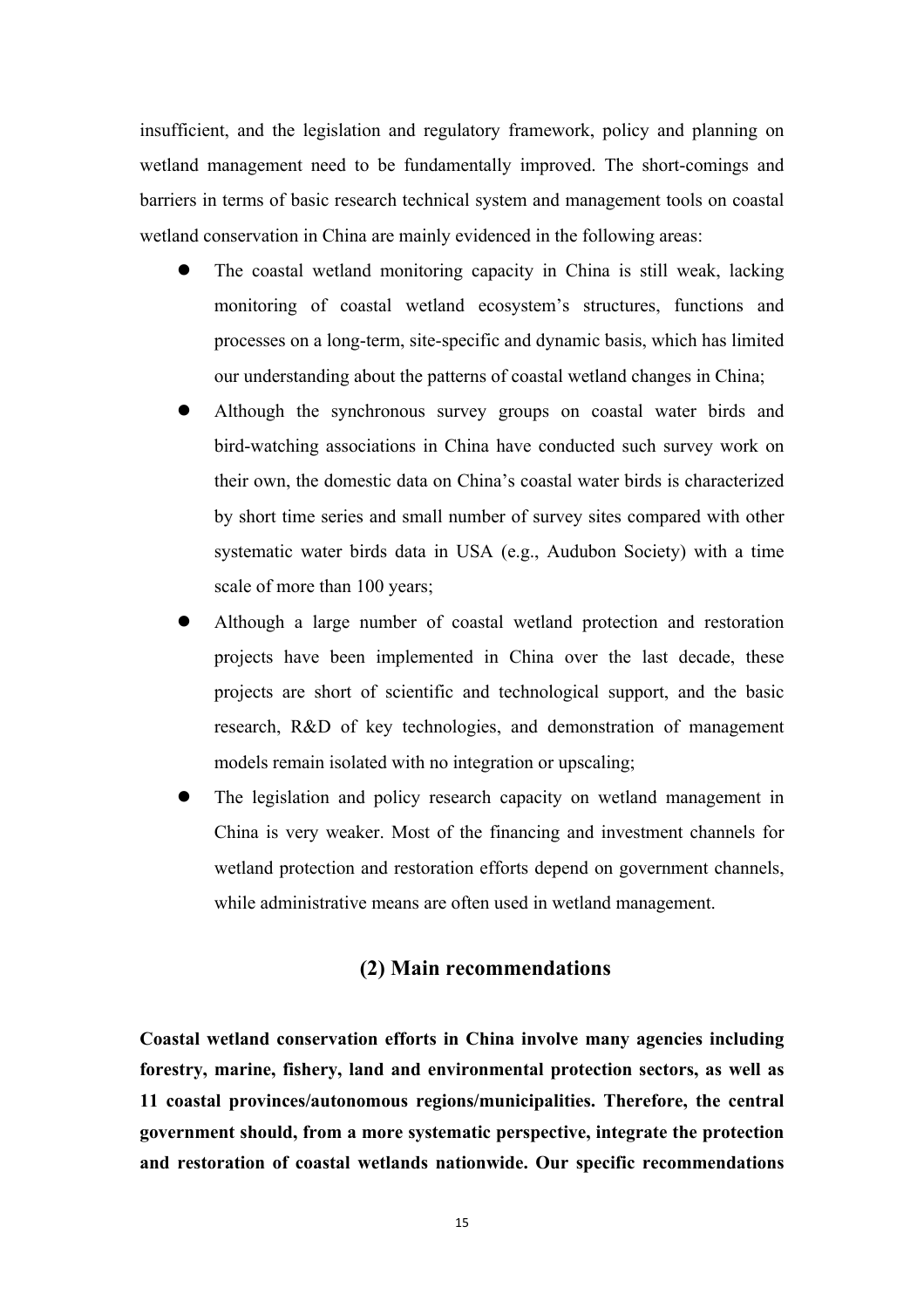### **include the following:**

**Recommendation # 1: Strengthen wetland legislation at national level; revise the provisions of existing laws and regulations on coastal wetland conservation; enhance law enforcement and accountability; and develop an integrated management system on coastal wetlands.**

It was stipulated at the  $18<sup>th</sup>$  CPC National Congress that the country should be governed strictly according to law. The national legislation on wetlands including coastal wetlands, i.e., the formulation of *Regulations of the People's Republic of China on Wetland Conservation*, will be the most powerful approach to mainstream wetland conservation. It is also suggested that China should promote the revision of provisions related to coastal wetlands conservation under the existing laws and regulations in line with the international standards and conventions, decisions of the contracting parties' conferences, as well as the guiding principles of the CPC Central Committee and the State Council. These laws and regulations include: *Marine Environmental Protection Law of the People's Republic of China (1999), the Forest Law of the People's Republic of China, Water Pollution Prevention and Control Law of the People's Republic of China, Land Administration Law of the People's Republic of China, Law of the People's Republic of China on the Protection of Wild Life, the Water Law of the People's Republic of China, the Fishery Law of the People's Republic of China, Regulations of the People's Republic of China on the Implementation of Terrestrial Wildlife Protection (1992), Regulations of the People's Republic of China on the Implementation of Aquatic Wildlife Protection (1993), Regulations of the People's Republic of China on Nature Reserves (1994)*, etc. It is important to clarify the legal definition of wetland, organize integrated survey and assessment on coastal wetlands on a systematic and regular basis, and effectively protect coastal wetlands. Meanwhile, efforts should be made to promote the five provinces/municipalities of Tianjin, Jiangsu, Shanghai, Fujian and Hainan to promulgate more specific provincial-level regulations on wetland conservation.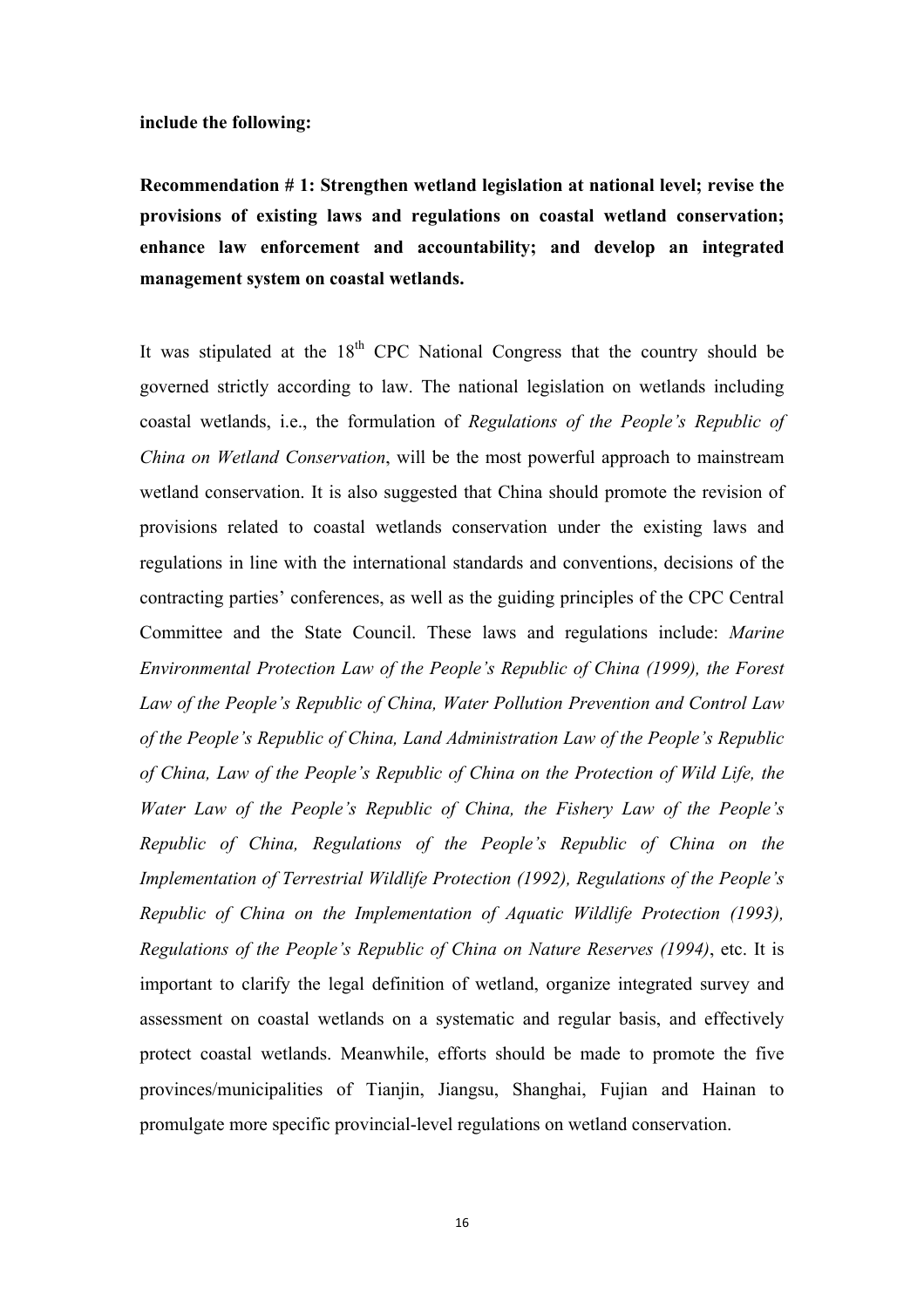On the basis of relevant laws, a comprehensive law enforcement system on wetland conservation should be developed for key protected areas (e.g., Ramsar sites, wetlands of national importance, wetland national nature reserves, national marine protected areas, national wetland parks and national marine parks) to streamline the integrated management system of wetland ecosystems. It is also necessary to establish a coordination mechanism to balance the relationship between different agencies, between the central and local governments, and between protection and development interests.

Legal tools should be employed to restrict local governments' over-emphasis on economic development and hold government officials accountable for their disregard of laws or negative environmental consequences of their decisions. The area and healthy status of coastal wetlands should be included explicitly within the *Measures for Bringing Party and Government Officials to Account for Damage to the Ecological Environment*. Moreover, a scientific and systematic wetland monitoring system, as well as a system to assess the wetland ecological health should be established to conduct science-based assessment on the damage of coastal wetlands during the government officials' tenure as part of their performance appraisal. Effective measures should be taken to mainstream the coastal wetland conservation efforts into the key agendas of local party and government officials.

**Recommendation #2: Incorporate coastal wetland conservation efforts into the overall planning of land spatial development and protection, implement pilot projects on integrated planning at coastal municipal/county levels; reassess and suspend the implementation of coastal wetlands conversion and sea reclamation projects that have previously been approved.**

The *Integrated Reform Plan for Promoting the Ecological Civilization* was published by the CPC Central Committee and the State Council on September 21, 2015. This document specifies that an integrated spatial plan should be prepared at the national level to provide "guidance for national spatial development, spatial blueprint for sustainable development, and basis for implementing various development activities";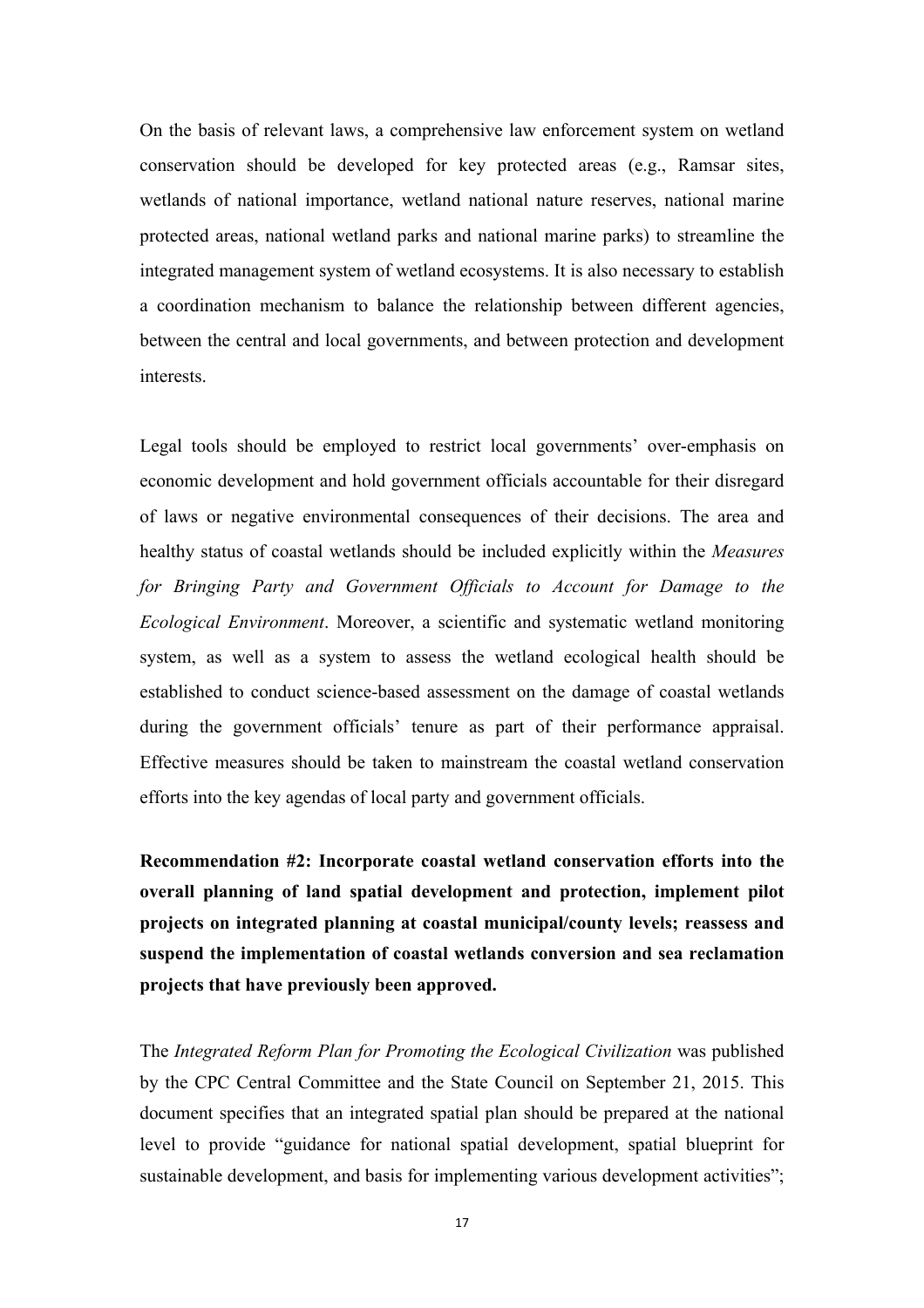it also specifies that integral planning should be gradually made available at the municipal/county level. To balance the relationship between economic development and eco-environmental protection, it is suggested that: the central government agencies take the lead in developing an integrated land spatial development and protection plan for eastern coastal areas of China; adopt an integrated ecological "redline" for the 11 coastal provinces/autonomous regions/municipalities; incorporate the coastal wetland areas which have key ecological functions but have not yet been designated as protected areas into the system of national nature reserves, provincial nature reserves, national marine protected areas and those sites defined by our project into the ecological "redline", and implement appropriate protective measures.

It is necessary to carry out pilot projects on integrated planning in counties (municipalities) with large areas of coastal wetlands, mainstream coastal wetland conservation efforts into the production, living and ecological space plans at municipal/county level so as to provide best practices on integrated planning that can be expanded across the country. In the pilot projects, the land and resources agencies should focus on addressing the categorization of wetland, including the often overlooked inter-tidal zone, in national land categorization standards. If wetlands are still registered as "unused lands" in the integrated land spatial planning, the natural wetlands that have not yet been included into nature reserves or other types of protected areas cannot be put under effective protection, leaving them vulnerable to the impact of uncoordinated management activities.

Efforts should be made to balance the relationship between coastal wetland protection and reclamation, giving coastal wetland protection a hightened priority. The Opinion of *the Central Committee of the Communist Party of China and the State Council on Accelerating the Development of Ecological Civilization* specifies that efforts should be made to "implement strict systems on the control of sea reclamation total extent and natural coastlines; and establish a mechanism that integrates terrestrial and marine planning and regional cooperation on marine eco-environmental protection and restoration". It is recommended to: conduct assessment on the reclamation projects that have been completed to define the advantages and disadvantages of these projects in economic and ecological development and ecological civilization and provide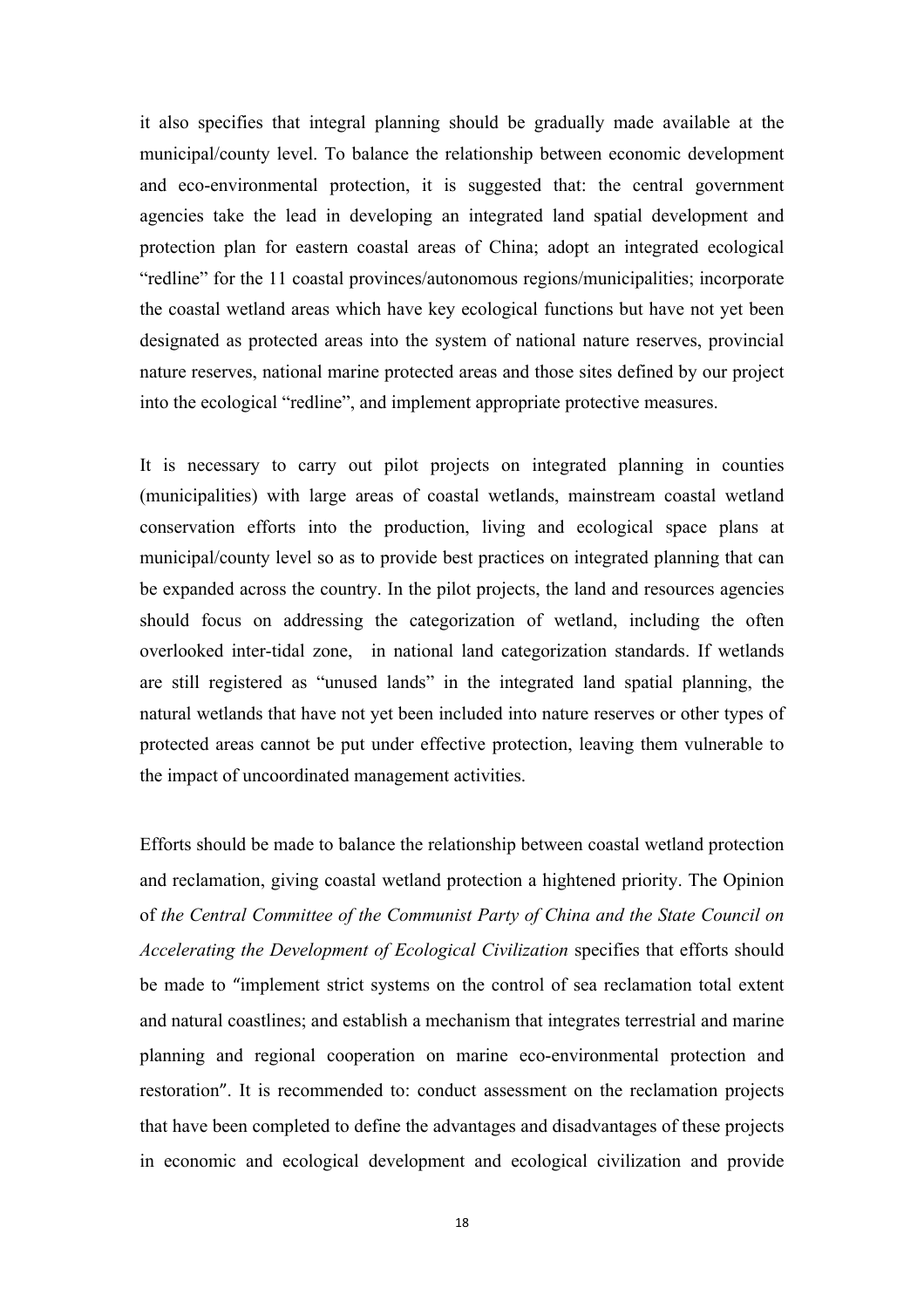theoretical support for the next-step economic planning; reassess the coastal wetland reclamation plans that have been approved but not yet implemented, strictly limit the approval of new mudflat reclamation projects, conduct ecological restoration on the coastal wetlands that have been converted but not developed to make them become appropriate habitats for water birds and other important marine life; and suspend the approval and construction of all the sea reclamation projects before the integrated land spatial development and protection plan has been developed for eastern coastal areas of China.

In 2002, Chinese President Xi Jinping, who served as governor of Fujian Province, ordered a halt to the wetland reclamation project in Minjiang River estuary in Fujian Province. Before that, Changle Municipal (a city at county-level) Government in Fujian had begun to conduct feasibility study on the proposed Shanyu Floodplain Reclamation Project. In 2001, Changle Municipal Planning Commission approved a reclamation project with an area of 1,000 mu (about 66.67 hectares ). In response to a special report entitled "Experts call on conducting rescue-based protection of Minjiang River estuary" which was published on Bamin Express (Bamin Kuaixun), Xi Jinping made an important instruction on April 15, 2002: "Wetland conservation is a key component of ecological conservation. To build a province focusing on ecological conservation, we should pay attention to wetland conservation." After that, Changle Municipal Government canceled the proposed Minjiang River estuary reclamation project, and established Minjiang River Estuary Nature Reserve at County Level in 2003. It was upgraded to a provincial-level and national nature reserve in 2007 and 2013, respectively. In 2006, Minjiang River Estuary National Wetland Park was established by Changle Municipal Government to the southwest of the nature reserve. At present, Minjiang River estuary provides key feeding sites for Chinese crested tern (*Thalasseus bernsteini*), one of the most critically endangered species in the world, which has also become a best practice for mainland China and Taiwan to jointly conduct nature conservation.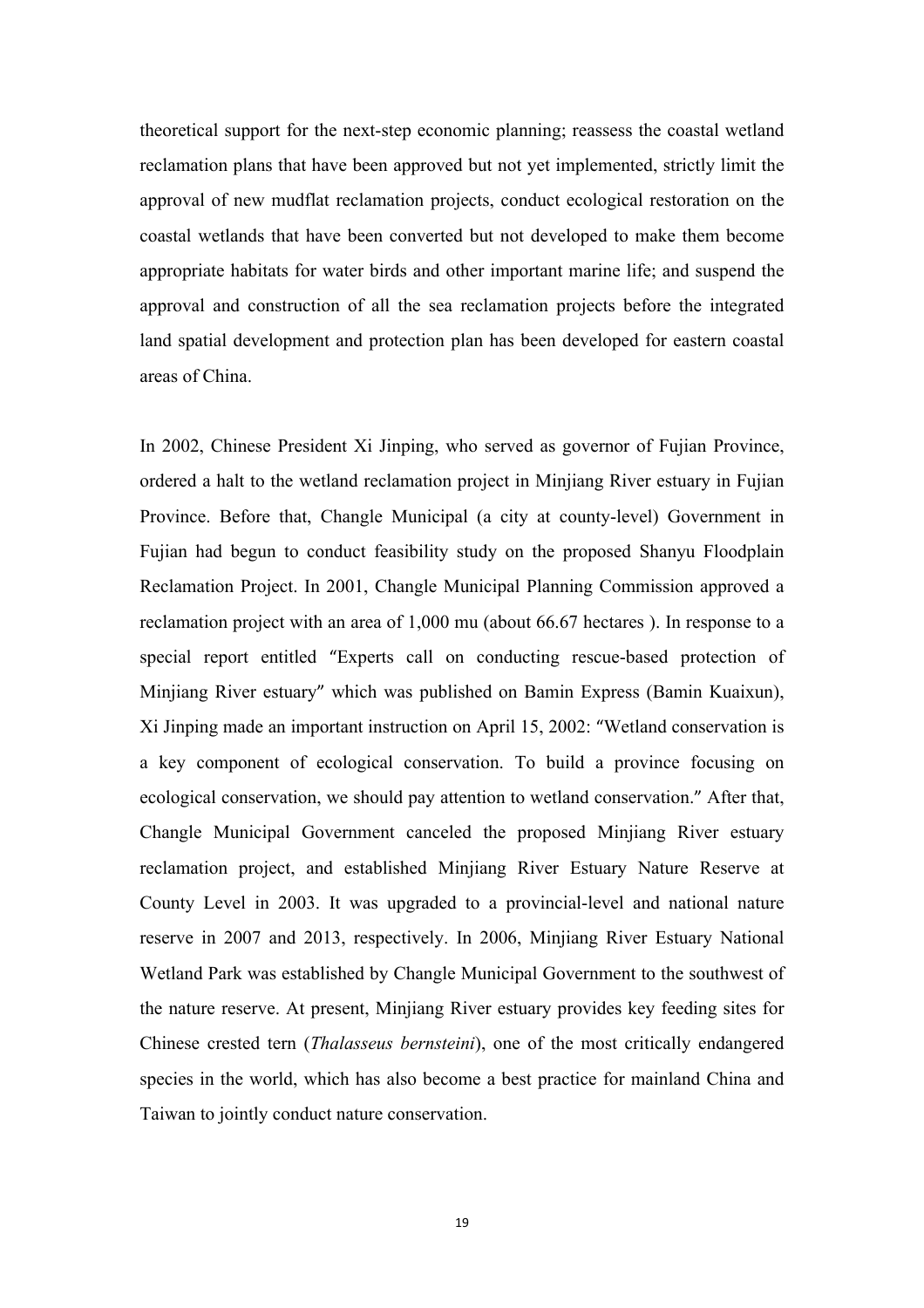**Recommendation #3: Establish a sound ecological civilization performance appraisal and accountability system, conduct pilot projects on a long-term wetland conservation compensation mechanism; enhance coastal wetland eco-compensation, protection and restoration projects, and improve the quality and ecological services of coastal wetlands.** 

As the coastal wetlands in China are facing severe challenges, the strictest policy on coastal wetland conservation should be implemented. It is necessary to define a system on the ownership, responsibility and regulation of wetland use, establish a system of "zero loss" for wetland conservation, and mainstream "zero loss" of coastal wetlands into the ecological civilization performance appraisal and accountability system of the governments in China's 11 coastal provinces/autonomous regions/municipalities and prefectural-level municipalities. Zero loss should include zero loss of habitat area and also zero loss of functional ecological service.

Enhancing the development and management of coastal wetland protected areas. Efforts should be made to support the development of nature reserves, national wetland parks and other conservation-based infrastructural development projects, as well as the coastal wetland ecological monitoring system, public awareness and training system, implement projects related to the restoration of habitats for migratory water birds, returning aquatic farms to tidal mudflats, prevent and control invasive alien species, and restoration of mangroves; demonstrate the ecological integrated use of high-efficiency and three-dimensional agriculture, the wise use of mangrove and other wetlands so as to develop a more rational and sustainable use model for coastal wetlands; introduce a independent third-party appraisal mechanism to assess the conservation projects which have been completed and to summarize the best practices and models on coastal wetland protection and management.

China should assess the values of coastal wetland ecosystem services, compensate for wetland conservation efforts according to those findings, and develop a mechanism for determining ongoing investments in coastal wetland protection and restoration. The best practices and concepts both at home and abroad on wetland conservation can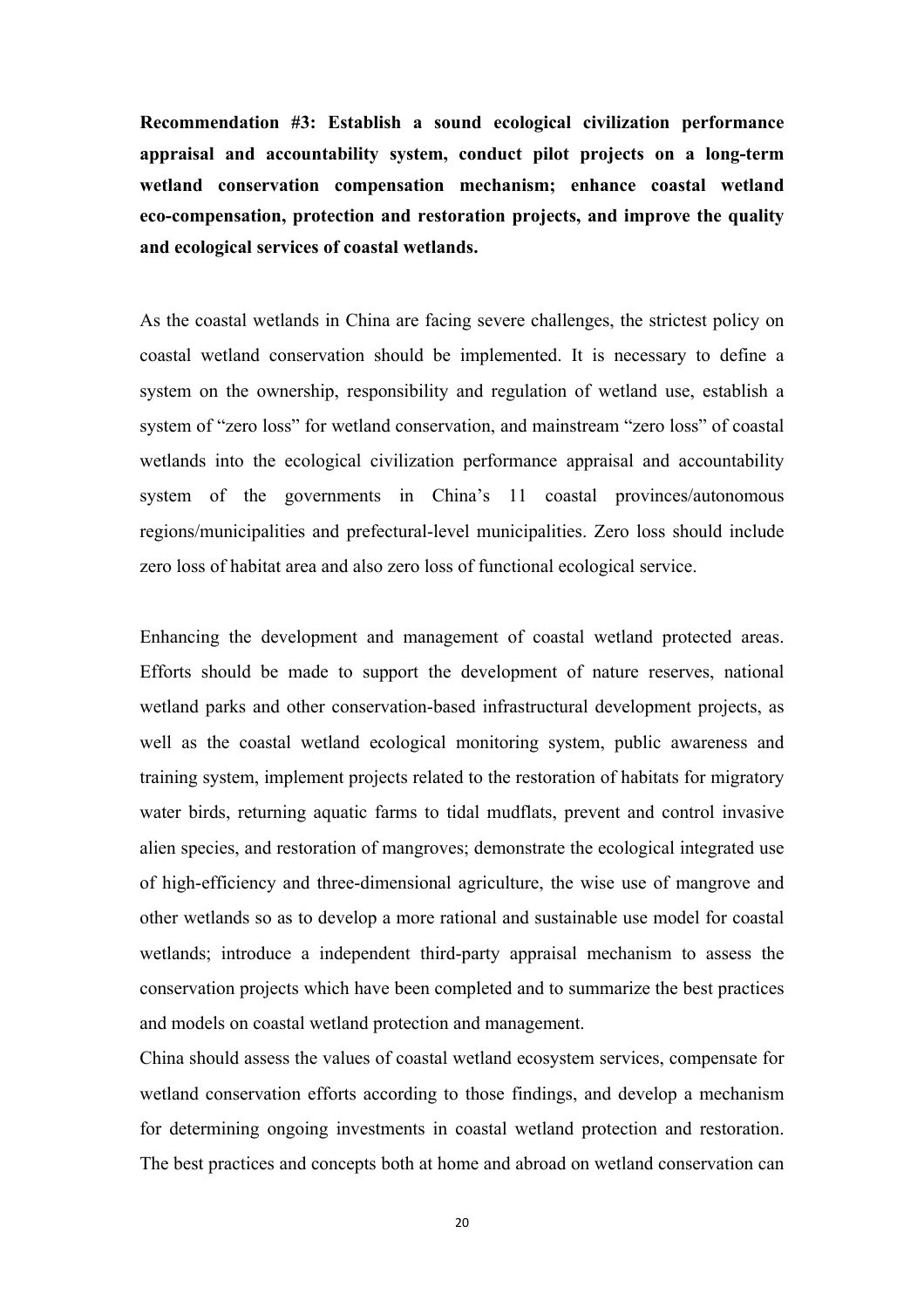be used as reference to expand diverse financing mechanisms for wetland conservation. In particular, the experiences of the USA can be learned to conduct pilot projects on "mitigation banks" and "transaction of easement" in China's coastal areas, and adopt such policies as "supplementing after occupying" or "supplementing before occupying" of natural coastal wetlands in order to maintain the area of natural coastal wetlands in the country. As for the coastal wetland areas that are of national and international importance and have high biodiversity conservation values (in particular the key habitats for migratory birds, fish spawning grounds, feeding grounds and wetland areas that can help mitigate and adapt to the impact of climate change), it should be strictly prohibited to reclaim or assign such coastal wetlands. The measures including "transaction of easement" (e.g., through redemption or lease) can be taken to regulate the right of wetland use without changing its ownership. These measures are aimed to limit the over-exploitation of key coastal wetland resources and achieve effective conservation of coastal wetland ecosystem and biodiversity.

**Recommendation #4: Implement a system of managing coastal wetland areas according to different levels, build new coastal wetland protected areas or expand the scope of existing protected areas to establish a sound system of coastal wetland conservation.** 

Implement a system of managing coastal wetlands according to different levels. Depending on the importance, the coastal wetland areas will be categorized into wetlands of national importance (including Ramsar sites), wetlands of local importance and wetlands of general importance. The wetlands of national importance can consist of national key ecological function areas defined in the National Main Functional Area Planning, national nature reserves, national special marine reserves, national wetland parks and other types of wetland protected areas at national level. The wetlands of local importance will be designated by provincial governments. Other types of wetlands will be listed as wetlands of general importance.

To address the problems of gaps and spatial mismatching in coastal wetland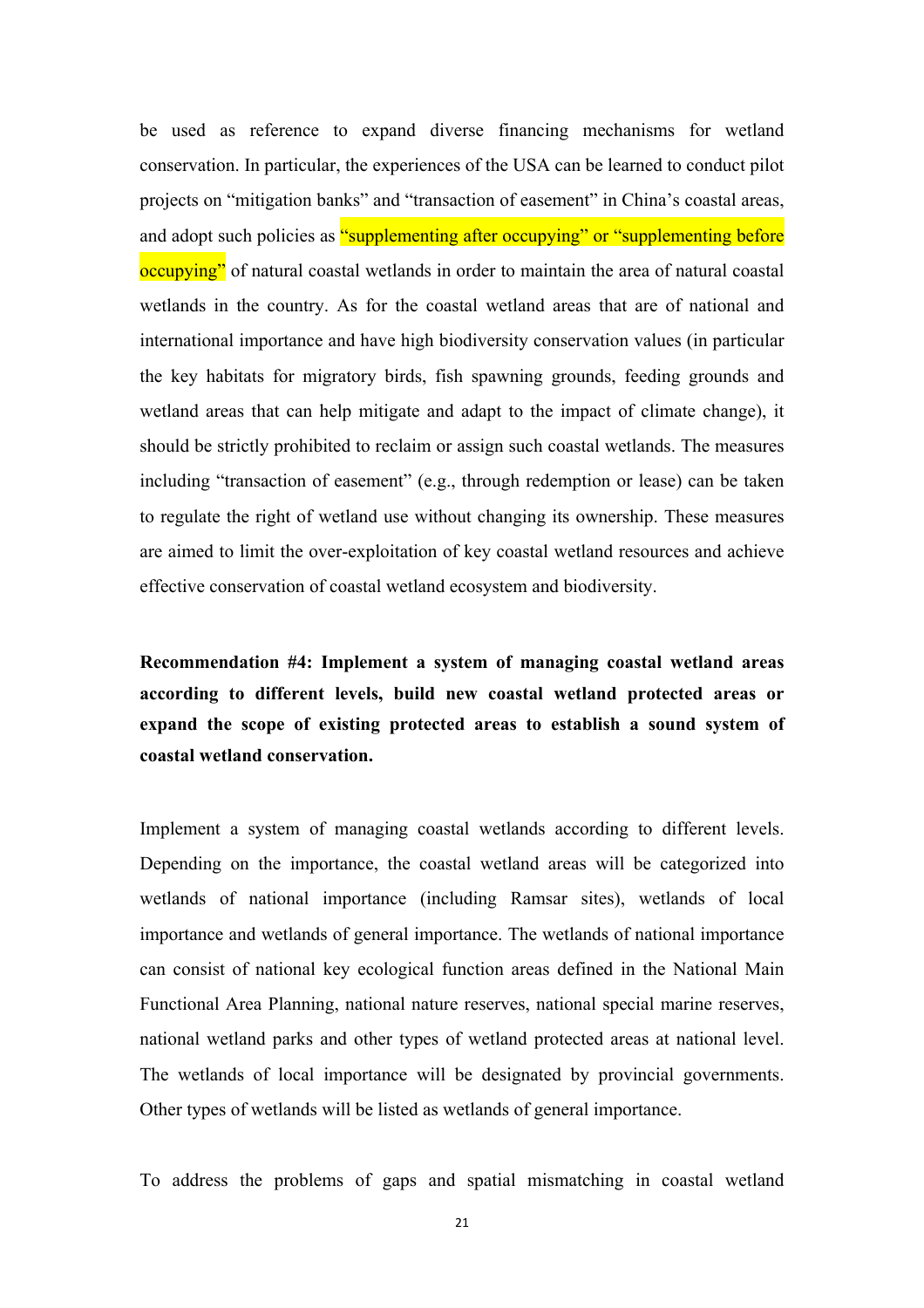conservation, wetland protected areas such as wetland nature reserves and wetland parks should be established in the areas which have not yet been put under effective protection. This is designed to increase the protection area of coastal wetlands, enabling the coastal wetland protection rate to rise from the current 24 percent to the mean level of national wetland protection rate (43.5 percent).

At present, 22 species of water birds in China's coastal wetlands are globally threatened. It is suggested to select some threatened species such as Spoon-billed sandpiper (*Eurynorhynchus pygmeus*), Chinese crested tern (*Thalasseus bernsteini*), Red-crowned crane (*Grus japonensis*), and Oriental white stork (*Ciconia boyciana*) as flagship species to promote key protection. The key habitats with important protection values for migratory water birds along EAAF should be selected as key protected areas to build new nature reserves or expand the scope of existing nature reserves. By comprehensively analyzing water bird population data and the existing protection system, our project has selected 11 such habitats for water birds (Table 4 and Figure 4).

- The governments of coastal provinces/municipalities (e.g., Liaoning, Jiangsu, Zhejiang and Shanghai) are suggested to urgently establish eight new nature reserves in critical water bird habitats that have not yet been included into the protection system. These habitats include: Luannan wetland in Hebei; Binhai wetland in Binhai New Area, Tianjin; Ganyu, Lianyungang and Rudong mudflats in Jiangsu; Haiwan Town beach in Shanghai; Hangzhou Bay and Wenzhou Bay wetland in Zhejiang.
- The environmental protection and forestry agencies are suggested to change or expand the area of three nature reserves: include the surrounding beaches of Dandong Port in Liaoning into Liaoning Yalu River Estuary National Nature Reserve; include the coastal mudflats in Dongtai, Jiangsu into Jiangsu Yancheng National Nature Reserve; and include Nanxiaohe area in Panjin into Liaohe River Estuary National Nature Reserve.
- The State Forestry Administration (SFA) and other competent authorities are suggested to develop a special programmatic plan for coastal wetland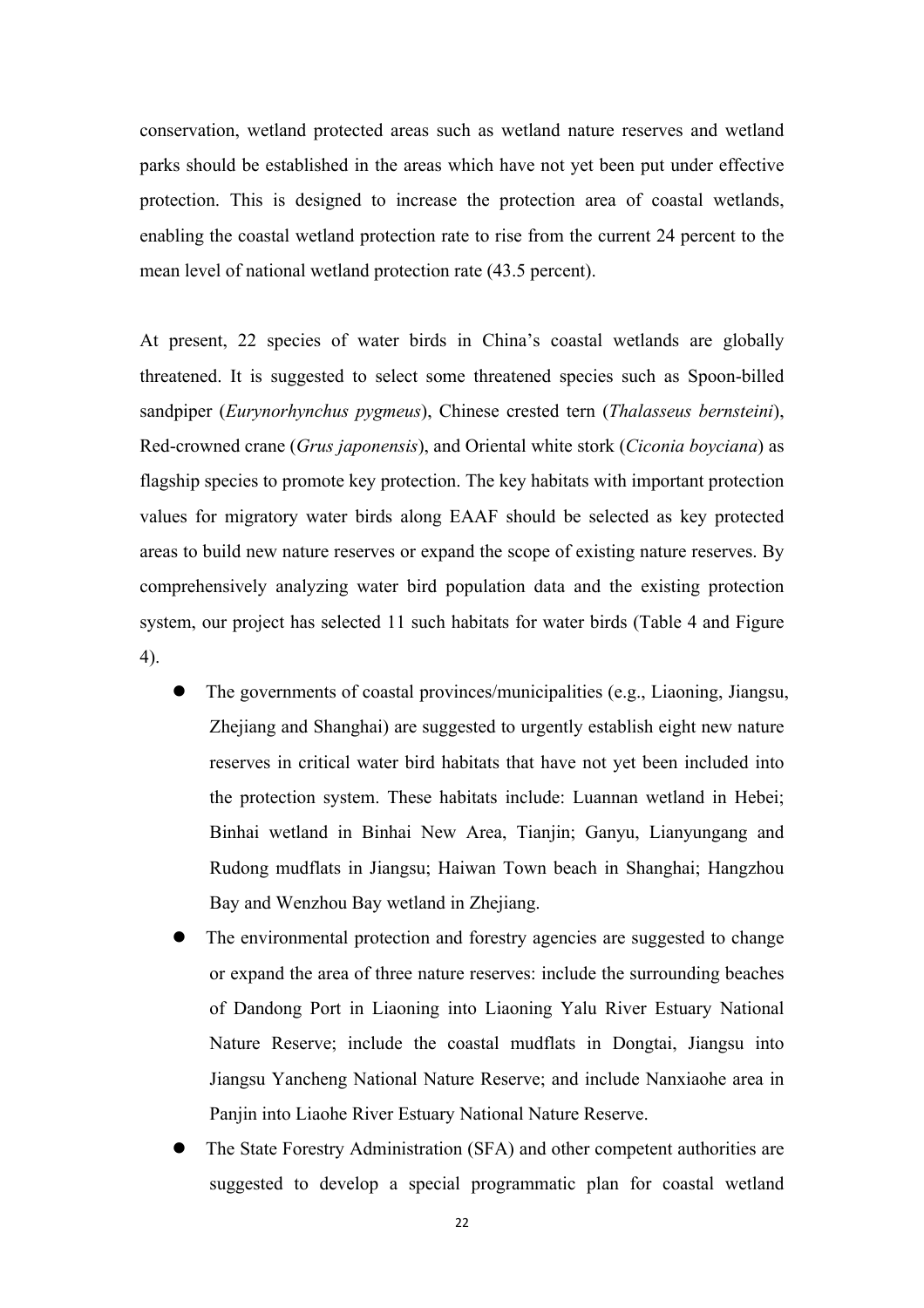conservation, provide technical guidance and financial support for the protection and restoration of such coastal wetlands, and protect EAAF as a whole.

On the basis of integrating data from various sources, and according to the findings on protection priority areas and gap analysis, the project has defined 94 key coastal wetlands that have not yet been included in the protection system. These coastal wetlands, including habitats for water birds, coastal habitats for mollusks, mangroves, seaweed/seagrass beds, and other representative ecosystems, are suggested to be included into the list of ecological protection redlines (Table 5). A total of 198 coastal wetland sites, including 32 existing national nature reserves, 51 existing provincial nature reserves, and 21 existing national special marine reserves, should be listed into the first group of coastal wetlands that are included into ecological redline (Figure 5).

**Recommendation #5: Enhance basic scientific research on coastal wetlands, proactively carry out monitoring and assessment of coastal wetland ecosystem, study and develop technical models for coastal wetland protection and restoration to provide a strong scientific and technological support system for coastal wetland protection and management.**

To address the challenges and bottlenecks in terms of scientific and technological support system for coastal wetlands in China, the relevant government authorities are suggested to align research institutions and universities to fully enhance scientific research on coastal wetlands, solve key technical problems on restoration of degraded coastal wetlands, and study the roles of coastal wetlands in tackling climate change.

As coastal wetland ecosystem is a dynamic transition zone between the land and the sea, it involves a complex and unique mechanism in ecosystem formation and process maintenance. Therefore, it is important to conduct monitoring and experiment on coastal wetlands on a long-term, site-specific and dynamic basis. A monitoring and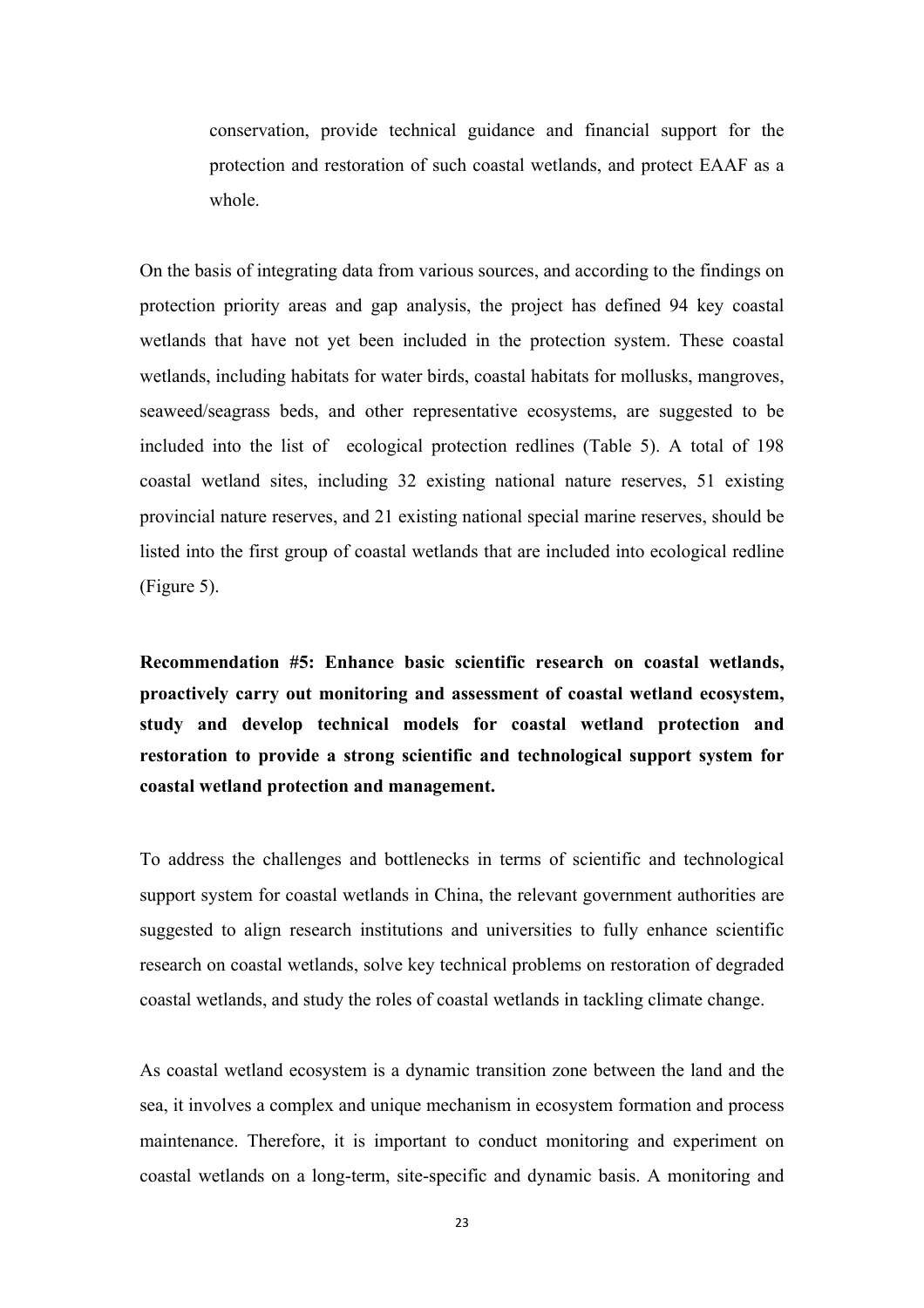research network on coastal wetlands should be established to include key coastal wetlands into the planning and operational scope of National Eco-environmental Monitoring Network Programme. More specifically, coastal wetland monitoring indicator systems and technical protocols should be developed to build a sound technical platform for basic research on the structures, functions and processes of coastal wetland ecosystem, and to provide scientific data for assessing coastal wetland ecosystem services.

Coastal wetlands in China provide key habitats for migratory birds along EAAF. As the species, population and distribution of migratory birds during different seasons vary from each other, they have quite different needs for food and habitats. Conducting synchronous survey and reporting on coastal water birds, therefore, is considered an important tool to acquire these scientific data and establish real-time monitoring of the major flocks of migratory shorebirds. The relevant authorities are suggested to proactively organize and lead international environmental protection NGOs, environmental protection civil society groups, and bird-watching lovers, etc. to conduct synchronous survey on migratory birds on regular basis, and to provide scientific data for the protection and restoration of coastal habitats for water birds.

The basic research on coastal wetland ecosystem, the R&D of key technologies on restoration of degraded ecosystem, and demonstration of technologies for optimal ecosystem management in typical areas constitute an inter-connected, scientific and technological innovation chain. Thus, the Ministry of Science and Technology (MOST), SFA and other agencies are suggested to launch the science and technology action plan on the restoration of degraded coastal wetlands at the earliest possible date, integrating the basic research on the structures, functions and processes of coastal wetland ecosystem, R&D of key technologies for the restoration of degraded ecosystem, and demonstration of optimal ecosystem management. At the current stage, focus should be made on solving the technical problem of preventing and controlling the fast spread of *Spartina alterniflora*, an alien pest species doing much damage along coastal areas.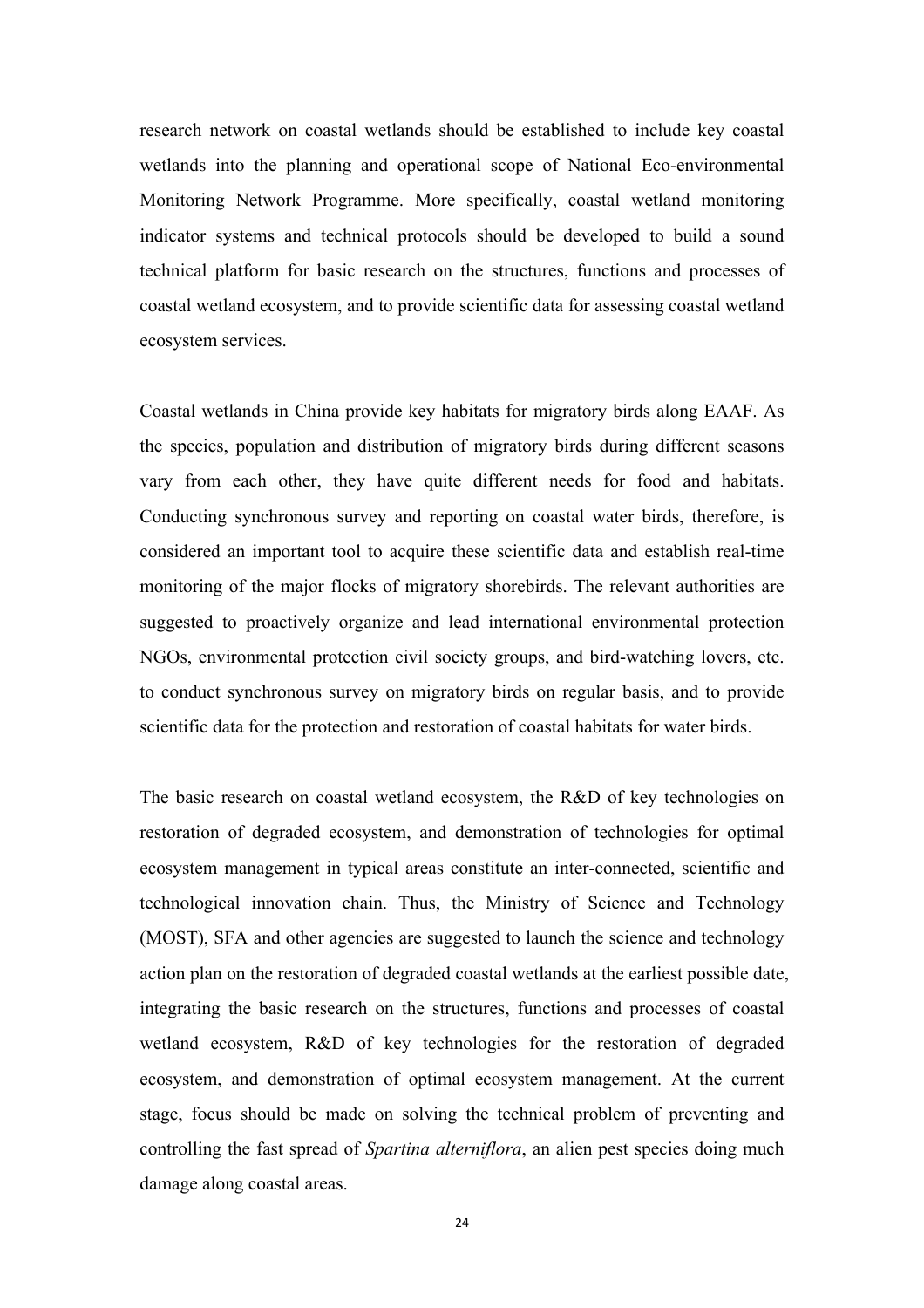In addition, the best practices of the United States and other countries in coastal wetland management should be learned and applied to promote the research on wetland legislation, institution, policy and planning in China, and to develop a suitable coastal wetland management system, mechanism and institution with Chinese characteristics. In the near future, focus should be made on: studying the wetland legislation and financing and investment systems; implementing pilot projects on such policies as coastal wetland entrustment-based management (i.e., entrusting the coastal wetland management to international environmental protection NGOs or domestic environmental protection civil society groups), "wetland net loss" or "transaction of easement"; and effectively engaging the social forces (in particular the wetland occupiers) in providing financial support for the protection and restoration of coastal wetlands.

**Recommendation #6: Promote the development of a coastal wetland conservation network in China, extensively implement activities to raise public awareness on the importance of conserving coastal wetlands and migratory water birds, involve the general public and social forces in conserving coastal wetlands and migratory water birds, and actively participate in international cooperation and exchange on coastal wetlands and migratory water birds conservation.** 

It is important to promote the development of coastal wetland conservation network in China and build a communication and cooperation platform involving diverse stakeholders and the general public. Different organizations (e.g., China Wetland Conservation Association, China Coastal Wetlands Conservation Network, local bird-watching associations, domestic and international environmental protection NGOs) should be fully levered to organize activities that raise public awareness on the importance of conserving coastal wetlands and migratory water birds, and to engage them in conservation activities. It is also necessary to advocate and promote nationwide bird-watching and eco-tourism activities in coastal wetlands. To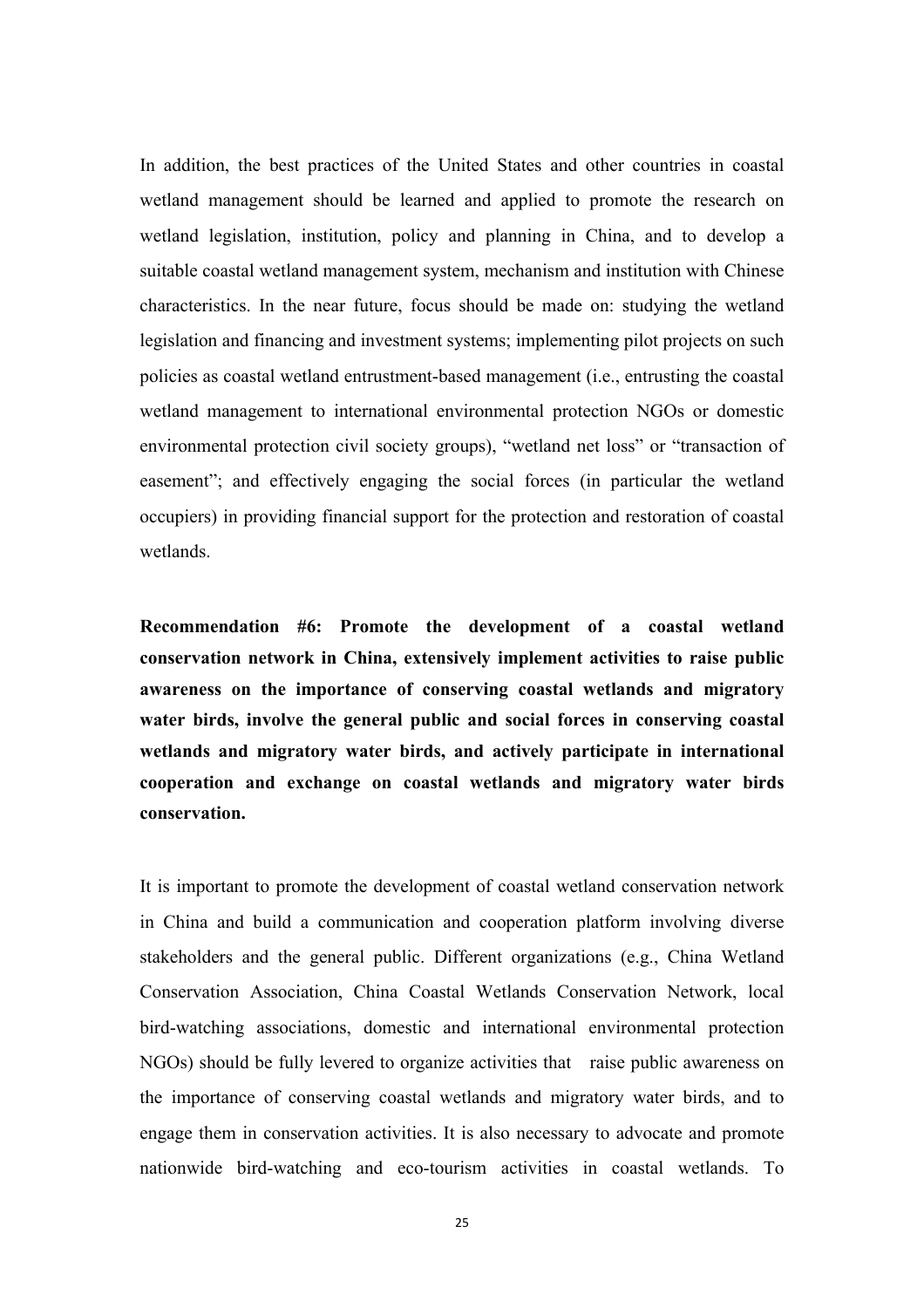disseminate knowledge on the conservation of coastal wetlands and migratory water birds, the relevant organizations or institutions can compile and publish some brochures and reports in this area, such as the Handbook on Bird-Watching in Coastal Wetlands (Series of books), Report on the Status of Coastal Wetlands Protection in China, and Technical Protocols on Synchronous Survey and monitoring of Coastal Water Birds.

China is a state contracting party of a number of international conventions including Ramsar Convention, and the Convention on Biological Diversity. It has also signed bilateral agreements on migratory birds protection with Japan, South Korea, Australia and other countries. The relevant government agencies are obliged to conscientiously implement the international conventions and agreements related to wetland conservation; promote China to join the Convention on the Conservation of Migratory Species of Wild Animals (CMS); further improve the mechanism of implementing EAAFP; expand the Flyway Site Network; enhance the bilateral cooperation mechanism on the conservation of migratory water birds; and strengthen international cooperation in terms of wetland scientific research, protection and management.

Efforts should also be made to facilitate international cooperation and exchange on wetland conservation with relevant international NGOs, and engage them in coastal wetland protection and management in China. This will play a significant role in promoting sustainable development of eastern coastal areas in China, helping perform the obligations of China in global conservation, and demonstrating China's image as a responsible major country.

#### **Acknowledgments**